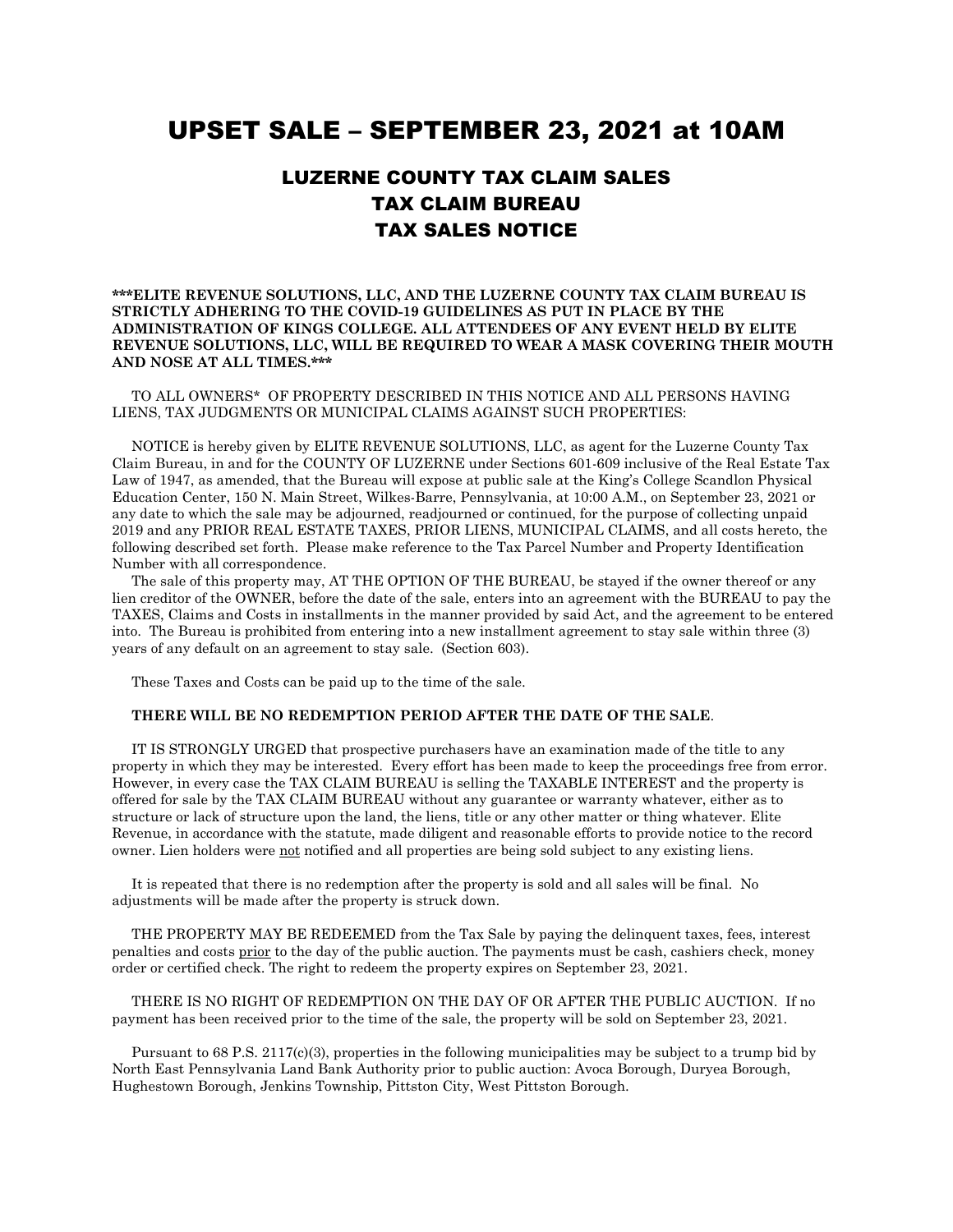Prospective purchasers at all tax sales are required to certify as follows:

- 1. In accordance with Section 619a of the Real Estate Tax Sale Law, 72 P.S. § 5860.619a, a successful bidder shall be required to provide certification to the Bureau that such person is not delinquent in paying real estate taxes owed to taxing bodies within Luzerne County\*\*, nor is the bidder acting on behalf of another individual or entity who is delinquent in paying real estate taxes owed to taxing bodies within Luzerne County; and
- 2. In accordance with Section 619a of the Real Estate Tax Sale Law, 72 P.S. § 5860.619a, a successful bidder shall be required to provide certification to the Bureau that such person is not delinquent in paying municipal utility bills owed to municipalities within Luzerne County, nor is the bidder acting on behalf of another individual or entity who is delinquent in paying municipal utility bills owed to municipalities within Luzerne County.
- 3. Prospective bidders must register prior to sale. **NO REGISTRATION WILL BE TAKEN THE DAY OF THE SALE.**
- 4. A successful bidder shall not tender a bad check to the Tax Claim Bureau when purchasing property in the sale. If this should occur that bidder shall not be permitted to bid on any properties in future sales and will be referred to the Luzerne County District Attorney's Office for prosecution under Pennsylvania Crimes Code, 18 Pa. C.S.A §4105 which may lead to a CONVICTION OF A FELONY OF THE THIRD DEGREE.
- 5. Pursuant to Section 601 (d) of the Real Estate Tax Sale Law, 72 P.S. § 5860.601 (d), prospective bidders must certify that they have not had a landlord license revoked in any municipality in Luzerne County and that they are not acting as an agent for a person whose landlord license has been revoked.

**PAYMENT BY THE SUCCESSFUL BIDDER IS DUE THE DAY OF SALE AND SHALL BE MADE IN THE FORM OF CASH, CERTIFIED CHECK, OR MONEY ORDER.** In the event that a successful bidder does not tender payment in full for any bid by 4:00 p.m. on September 23, 2021, the bid will be nullified and the bidder will not be permitted to bid at future tax sales conducted by the Luzerne County Tax Claim Bureau.

 Certification forms are available in the Tax Claim Bureau or on-line at www.luzernecountytaxclaim.com. Click on Upset Sale and bidder's certification.

 IMPORTANT: Right to surplus sale proceeds. If the property is not redeemed from public sale and you are the record owner, then you are entitled to sale proceeds which exceed taxes, interest, penalties, costs, Commonwealth Liens, Municipal Liens, Government Liens and Judgment Liens.

Interest accrues at the rate of 9% per year, at ¾% each month effective February 1, of each year.

 The County of Luzerne does not discriminate on the basis of race, color, national origin, sex, religion, age, disability, or familial status in employment or the provision of services.

 The Scandlon Physical Education Center is a facility accessible to persons with disabilities. Please notify this Tax Claim Bureau if special accommodations are required. The Tax Claim Bureau can be contacted at (570) 825-1512 or by fax at (570) 820-6339, or by TDD (570) 825-1860.

 IF YOU HAVE ANY QUESTIONS AS TO WHAT YOU MUST DO PLEASE CONTACT THE TAX CLAIM BUREAU AT (570) 825-1512.

Elite Revenue Solutions, LLC Agent for the Luzerne County Tax Claim Bureau Sean P. Shamany, Director

- \* "Owner," the person in whose name the property is last registered, if registered according to law, or, if not registered acording to law, the person whose name last appears as an owner of record on any deed or instrument of conveyance recorded in the county office designated for recording, and in all other cases means any person in open, peaceable and notorious possession of the property, as apparent owner or owners thereof, or the reputed owner or owners thereof, in the neighborhood of such property.
- The successful bidder is also certifying that they are not the owner of the property, as the owner has no right to purchase his own property pursuant to Section 618 of the Real Estate Tax Sale Law. A change of name or business status shall not defeat the purpose of this section. For the purpose of this section,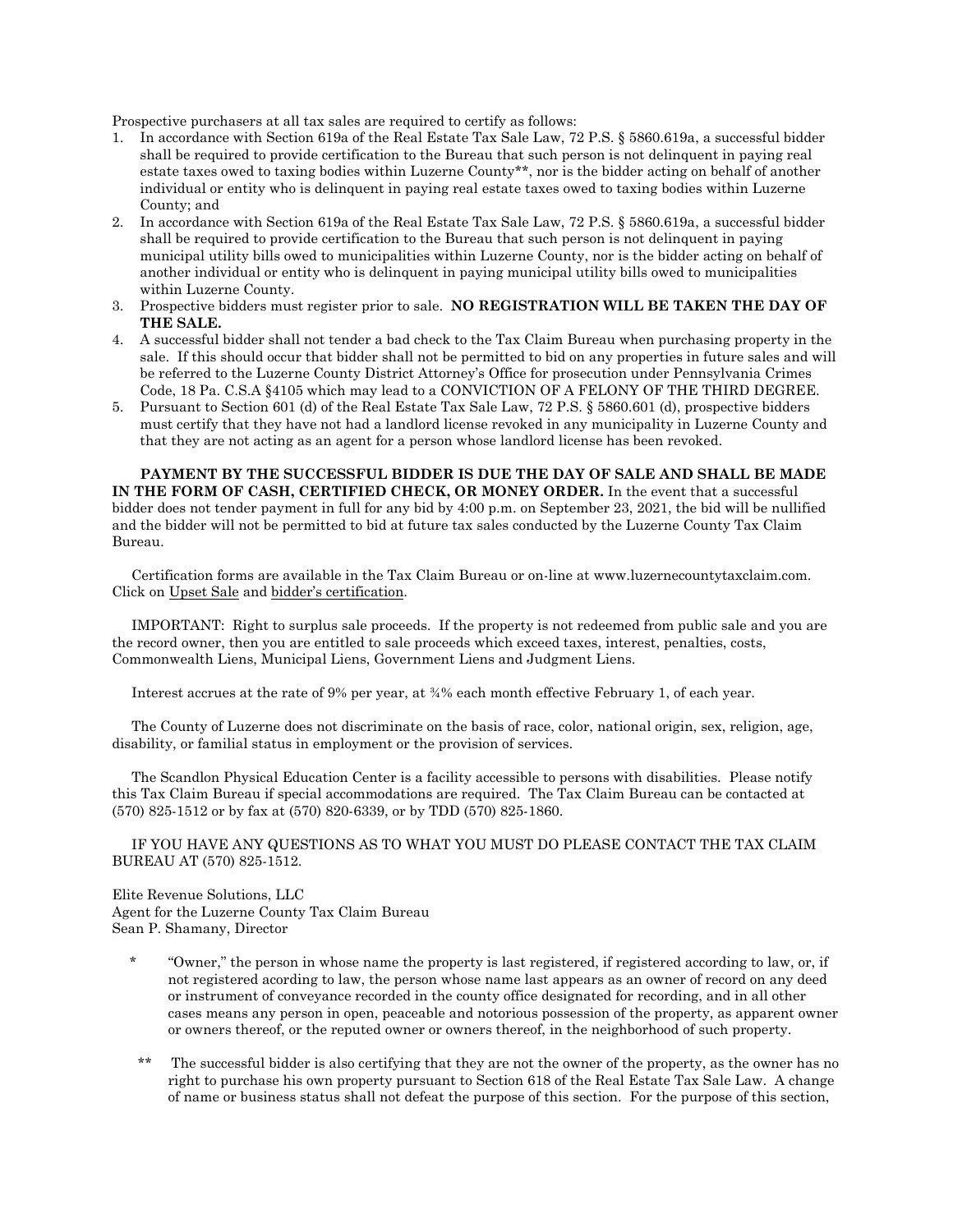"owner" means any individual, partner, shareholder, trust, partnership, limited partnership, corporation or any other business association or any trust, partnership, limited partnership, corporation or any other business association that has any individual as part of the business association who had any ownership interest or rights in the property.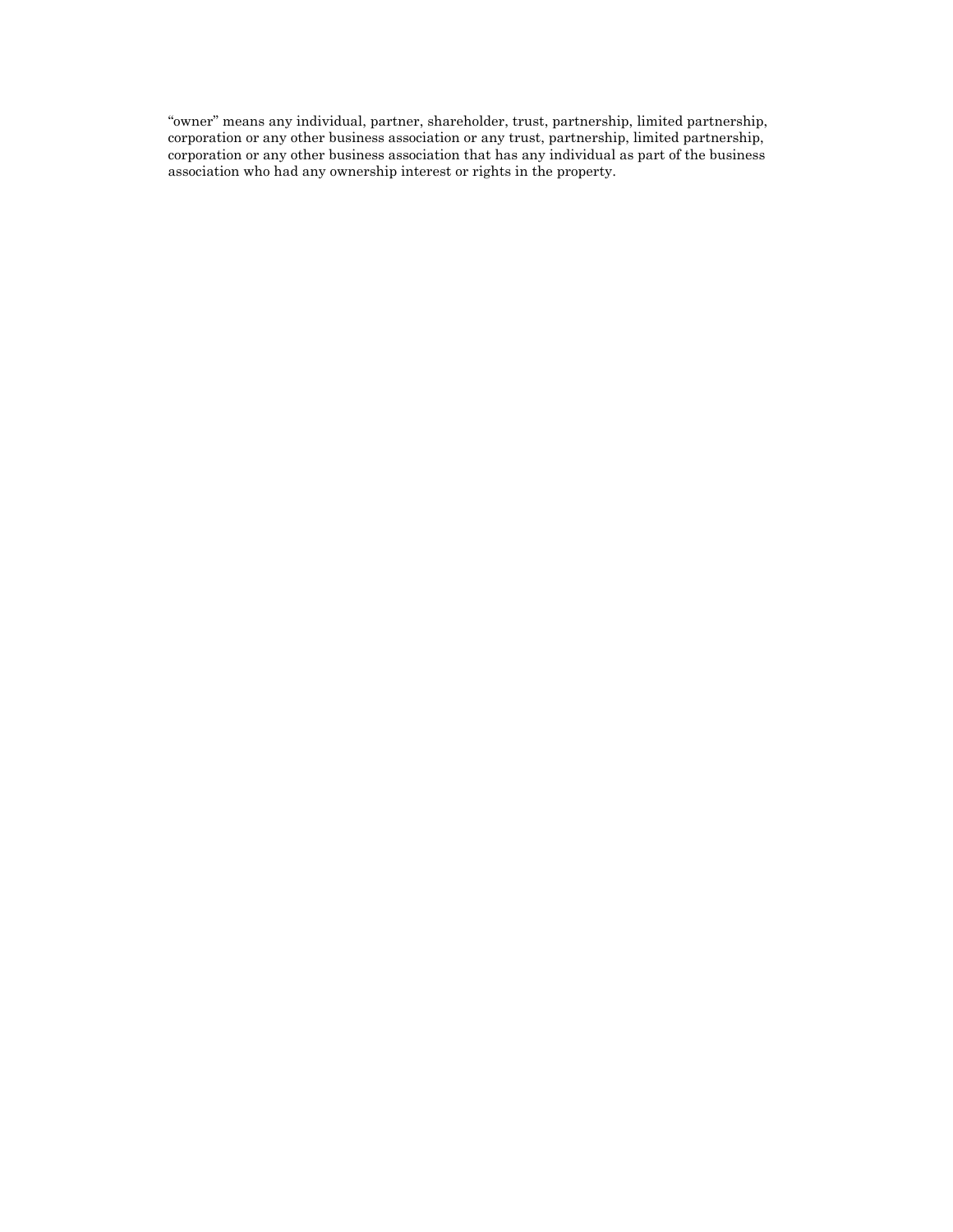| <b>Sale Number</b> | <b>Municipality</b>       | Parcel                                  | Owner                                      | <b>Property Description</b>         |                     | Upset Sale | <b>Results</b>                | <b>Winning Bidder</b> |
|--------------------|---------------------------|-----------------------------------------|--------------------------------------------|-------------------------------------|---------------------|------------|-------------------------------|-----------------------|
| 21-0015            | <b>ASHLEY BORO WARD 2</b> | 01-J9NE1 -001-010-000                   | <b>HANLEY FRANCIS C</b>                    | <b>S MAIN ST</b>                    |                     | 1,885.75   | <b>NO BID</b>                 |                       |
| 21-0014            | <b>ASHLEY BORO WARD 2</b> | 01-I9SE4 -009-027-000                   | <b>LANGDON GERALD J</b>                    | 2 ROSS ST                           |                     | 15,501.20  | SOLD - \$25,500               | #275                  |
| 21-0047            | <b>AVOCA BORO WARD 2</b>  | 02-D12SE4-009-002-000                   | <b>CONNOLLY BRIAN J &amp; DEBRA A</b>      | 528 GROVE ST                        |                     | 18,324.94  | <b>NO BID</b>                 |                       |
| 21-0110            | <b>BEAR CREEK TWP</b>     | 04-114S3 -006-016-000                   | <b>DEPASQUALE SAMUEL &amp; VERA</b>        | <b>FOREST ST</b>                    |                     | 2,971.64   | <b>NO BID</b>                 |                       |
| 21-0111            | <b>BEAR CREEK TWP</b>     | 04-I14S3 -007-010-000                   | <b>FULLER MARTIN FRANCIS JR</b>            | <b>ADJ LAKE ST</b>                  | \$                  | 2,134.00   | SOLD - \$2,134                | #275                  |
| 21-0112            | <b>BEAR CREEK TWP</b>     | 04-114S3 -007-011-000                   | <b>FULLER MARTIN FRANCIS JR</b>            | <b>LAKE ST</b>                      | $\ddot{\bm{\zeta}}$ | 5,482.88   | SOLD - \$5,482.88             | #275                  |
| 21-0104            | <b>BEAR CREEK TWP</b>     | 04-111S2 -004-005-000                   | <b>MOSLEY ROBERT</b>                       | <b>OLD EAST END BLVD</b>            |                     | 4,554.34   | SOLD - \$4,554.34             | #345                  |
| 21-0105            | <b>BEAR CREEK TWP</b>     | 04-111S3 -002-010-000                   | <b>MURPHY BEATRICE</b>                     | <b>Route 00115</b>                  | \$                  | 2,528.66   | <b>NO BID</b>                 |                       |
| 21-0093            | <b>BLACK CREEK TWP</b>    | 03-U5S3 -001-116-000                    | <b>BAUTISTA JOHN PAUL B</b>                | <b>CORNSILK AVE</b>                 | \$                  | 3,046.98   | <b>NO BID</b>                 |                       |
| 21-0087            | <b>BLACK CREEK TWP</b>    | 03-U5S2 -004-007-000                    | <b>GARCIA CHRISTOPHER</b>                  | <b>22 -B LAKE VALLEY DR</b>         | \$                  | 1,591.08   | SOLD - \$1,591.08             | #52                   |
| 21-0083            | <b>BLACK CREEK TWP</b>    | 03-U5S1A -008-026-000                   | JACOB DENNIS T &                           | <b>IROQUOIS CIR</b>                 | $\ddot{\bm{\zeta}}$ | 3,107.06   | <b>NO BID</b>                 |                       |
| 21-0091            | <b>BLACK CREEK TWP</b>    | 03-U5S3 -001-098-000                    | <b>KURIA JUDITH N</b>                      | <b>TURNBERRY LN</b>                 |                     | 2,685.08   | <b>REMOVED - PAID IN FULL</b> |                       |
| 21-0088            | <b>BLACK CREEK TWP</b>    | 03-U5S3 -001-010-000                    | <b>MAGAT MARILOU V &amp; MYRA V</b>        | <b>SILVERCLOUD LN</b>               | \$                  | 3,063.57   | <b>NO BID</b>                 |                       |
| 21-0079            | <b>BLACK CREEK TWP</b>    | 03-U5S1 -002-003-000                    | <b>MCGRORY KERRY A</b>                     | <b>HURON CIR</b>                    |                     | 2,586.12   | <b>NO BID</b>                 |                       |
| 21-0089            | <b>BLACK CREEK TWP</b>    | 03-U5S3 -001-037-000                    | <b>SONG HANXIANG</b>                       | <b>TURNBERRY LN</b>                 |                     | 3,144.26   | <b>NO BID</b>                 |                       |
| 21-0096            | <b>BLACK CREEK TWP</b>    | 03-U5S5 -005-160-000                    | <b>SONG XIANGLI</b>                        | YAZOO DR                            | $\ddot{\bm{\zeta}}$ | 4,114.41   | <b>NO BID</b>                 |                       |
| 21-0064            | <b>BLACK CREEK TWP</b>    | 03-T3S1 -001-015-000                    | <b>VAN BLARGEN WILMER + BETTY</b>          | <b>C MAHONEY ST</b>                 |                     | 5,185.45   | SOLD - \$5,185.45             | #275                  |
| 21-0084            | <b>BLACK CREEK TWP</b>    | 03-U5S1A -009-008-000                   | <b>VARGAS MARIA ANGELES &amp;</b>          | <b>WALDEN DR</b>                    | \$                  | 2,651.19   | <b>NO BID</b>                 |                       |
| 21-0086            | <b>BLACK CREEK TWP</b>    | 03-U5S2 -004-006-000                    | <b>ZHAN RUILONG</b>                        | <b>21 -B LAKE VALLEY DR</b>         | \$                  | 2,796.37   | <b>NO BID</b>                 |                       |
| 21-0161            | <b>BUTLER TWP WARD 1</b>  | 06-Q8S8 -004-05A-000                    | <b>ANGELI BARBARA &amp; WILLIAM</b>        | <b>OAK DR</b>                       |                     | 2,586.67   | SOLD - \$2,586.67             | #87                   |
| 21-0141            | <b>BUTLER TWP WARD 1</b>  | 06-P8S5 -002-13F-000                    | <b>HIGGINS LAWRENCE W</b>                  | <b>OLD TURNPIKE RD</b>              |                     | 12,047.50  | <b>NO BID</b>                 |                       |
| 21-0153            | <b>BUTLER TWP WARD 1</b>  | 06-Q7S2 -001-03A-000                    | <b>HORWATH JOHN MICHAEL</b>                | <b>82 KLINGERS RD</b>               |                     | 28,209.45  | SOLD - \$2,8209.45            | #275                  |
| 21-0154            | <b>BUTLER TWP WARD 1</b>  | 06-Q7S2 -001-03C-000                    | <b>HORWATH JOHN MICHAEL</b>                | <b>KLINGERS RD</b>                  | \$                  | 4,126.15   | SOLD - \$4,126.15             | #275                  |
| 21-0176            | <b>BUTLER TWP WARD 2</b>  | 06-Q8S12 -006-018-000                   | <b>BARRY KEITH LAWRENCE &amp;</b>          | <b>AVALANCHE LN</b>                 | $\ddot{\bm{\zeta}}$ | 1,931.57   | <b>NO BID</b>                 |                       |
| 21-0173            | <b>BUTLER TWP WARD 2</b>  | 06-Q8S11 -004-004-000                   | <b>CONAHAN JOHN JR</b>                     | <b>DEBBIE DR</b>                    |                     | 1,844.56   | <b>NO BID</b>                 |                       |
| 21-0183            | <b>BUTLER TWP WARD 2</b>  | 06-Q9S2 -003-015-000                    | <b>GOGICK GARY</b>                         | <b>BUCK SAW DR</b>                  | \$                  | 1,624.85   | <b>NO BID</b>                 |                       |
| 21-0182            | <b>BUTLER TWP WARD 2</b>  | 06-Q9S2 -002-024-000                    | <b>KEELER JOSEPH H &amp; EVELYN M</b>      | <b>SHINGLE MILL DR</b>              |                     | 2,154.96   | <b>NO BID</b>                 |                       |
| 21-0186            | <b>BUTLER TWP WARD 2</b>  | 06-Q9S2 -005-014-000                    | <b>ROBBINS DANA</b>                        | <b>TRAPPER SPRINGS CIR</b>          | \$                  | 2,540.60   | SOLD - \$2,540.60             | #87                   |
| 21-0213            | <b>CONYNGHAM TWP</b>      | 09-M4S1 -009-005-000                    | <b>GLADYSZ WITOLD &amp; MARZENA</b>        | <b>138 1/2 RIVER ST</b>             |                     | 4,247.75   | <b>NO BID</b>                 |                       |
| 21-0224            | <b>CONYNGHAM TWP</b>      | 09-M5S4 -004-014-000                    | <b>TANEY CARL</b>                          | <b>42 PLANTATION RD</b>             | \$                  | 8,289.13   | SOLD - \$8,289.13             | #275                  |
| 21-0234            | <b>CONYNGHAM TWP</b>      | 09-05S1 -003-001-000                    | <b>TURNER DON &amp; JUDITH ANN</b>         | 476 S RIVER ST                      |                     | 7,038.10   | SOLD - \$7,038.10             | #275                  |
| 21-0204            | <b>COURTDALE BORO</b>     | 07-G9S2 -002-010-000                    | <b>SHIELDS DORIS</b>                       | <b>21 HARRINGTON ST</b>             |                     | 12,500.87  | <b>NO BID</b>                 |                       |
| 21-0303            | <b>DALLAS BORO</b>        | 11-D8SW4 -009-001-000                   | LAKEWOOD DEVELOPMENT COMPANY INC           | <b>MEMORIAL HWY ST</b>              |                     | 3,577.83   | <b>NO BID</b>                 |                       |
| 21-0250            | <b>DALLAS TWP</b>         | 10-C7S3 -002-004-000                    | <b>BOVO RENATLS III LLC</b>                | <b>WARREN AVE</b>                   | \$                  | 2,561.81   | <b>NO BID</b>                 |                       |
| 21-0252            | <b>DALLAS TWP</b>         | 10-C7S3 -009-006-000                    | <b>COVERT JACK &amp; ALICE ETAL</b>        | <b>WARREN AVE</b>                   |                     | 996.84     | SOLD - \$996.84               | #61                   |
| 21-0251            | <b>DALLAS TWP</b>         | 10-C7S3 -008-007-000                    | <b>COVERT JACK P</b>                       | <b>WARREN AVE</b>                   | \$                  | 1,693.89   | SOLD - \$1,693.89             | #61                   |
| 21-0238            | <b>DALLAS TWP</b>         | 10-C7 -T01-008-000                      | <b>DALLAS MHP LLC</b>                      | <b>8 COUNTRY PINE EST</b>           |                     | 964.97     | <b>NO BID</b>                 |                       |
| 21-0244            | <b>DALLAS TWP</b>         | 10-C7 -T01-039-000                      | <b>DALLAS MHP LLC</b>                      | <b>39 COUNTY PINE TRAILER CT</b>    | \$                  | 944.99     | <b>NO BID</b>                 |                       |
| 21-0288            | <b>DALLAS TWP</b>         | 10-D8S6 -001-030-000                    | <b>DANIELS MARK</b>                        | PHEASANT RUN DR                     | \$                  | 4,817.30   | <b>NO BID</b>                 |                       |
| $ 21 - 0289 $      | <b>DALLAS TWP</b>         | 10-D8S6 -001-031-000                    | <b>DANIELS MARK</b>                        | PHEASANT RUN DR                     |                     | 4,428.11   | <b>NO BID</b>                 |                       |
| 21-0257            | <b>DALLAS TWP</b>         | 10-C8S7 -001-059-000                    | <b>GOODLEIGH MANOR HOMEOWNERS ASSOC</b>    | <b>SCENIC VIEW DRIVE</b>            |                     | 2,850.42   | <b>NO BID</b>                 |                       |
| 21-0258            | <b>DALLAS TWP</b>         | 10-C8S7 -001-065-000                    | <b>GOODLEIGH MANOR HOMEOWNERS ASSOC</b>    | <b>MEADOWVIEW DRIVE</b>             |                     | 2,850.42   | <b>NO BID</b>                 |                       |
| $ 21 - 0253 $      | <b>DALLAS TWP</b>         | 10-C7S4 -004-004-000                    | <b>HOYT RAYMOND C</b>                      | <b>909 KUNKLE ROAD</b>              | \$                  | 7,298.32   | <b>NO BID</b>                 |                       |
| 21-0265            | <b>DALLAS TWP</b>         | 10-C9 -T02-136-000                      | <b>KRESGE JUDITH A</b>                     | <b>136 VALLEY DR</b>                |                     | 863.19     | <b>NO BID</b>                 |                       |
| 21-0235            | <b>DALLAS TWP</b>         | 10-C7 -00A-013-000                      | <b>STRUTHERS THEODORE E &amp; ESTHER S</b> | <b>634 KUNKLE RD RD</b>             |                     | 21,350.00  | <b>NO BID</b>                 |                       |
| 21-0263            | <b>DALLAS TWP</b>         | 10-C9 -T02-125-000                      | <b>VAN ORDEN MARY</b>                      | <b>125 VALLEY VIEW TRAILER PARK</b> |                     | 815.32     | <b>NO BID</b>                 |                       |
| 21-0280            | <b>DALLAS TWP</b>         | 10-D8 -T03-051-000                      | <b>WILLIAMS MARYANN</b>                    | <b>15 DALLAS MHP</b>                |                     | 1,084.71   | SOLD - \$1,084.71             | #330                  |
| $ 21 - 0328 $      | <b>DENNISON TWP</b>       | 13-012S1 -004-011-000                   | <b>CESSNA CHARLES C &amp; VERONICA T</b>   | <b>WALNUT ST</b>                    |                     | 2,353.21   | <b>NO BID</b>                 |                       |
| 21-0317            | <b>DORRANCE TWP</b>       | 12-N7 -00A-30A-001                      | <b>JENKINS E &amp; NORMA</b>               | <b>11 GEORGES RD</b>                |                     | 1,212.29   | <b>NO BID</b>                 |                       |
| 21-0335            | <b>DURYEA BORO WARD 1</b> | 14-D12NW2-009-011-000                   | <b>GAI ALEX</b>                            | 312 S MAIN ST                       |                     | 12,904.64  | SOLD - \$1,2904.64            | #275                  |
| 21-0354            | <b>DURYEA BORO WARD 3</b> | 14-D12NW3-010-003-000 TOKAR MARILYN ANN |                                            | <b>158 COLUMBIA ST</b>              |                     | 20,948.80  | SOLD - \$22,000               | #275                  |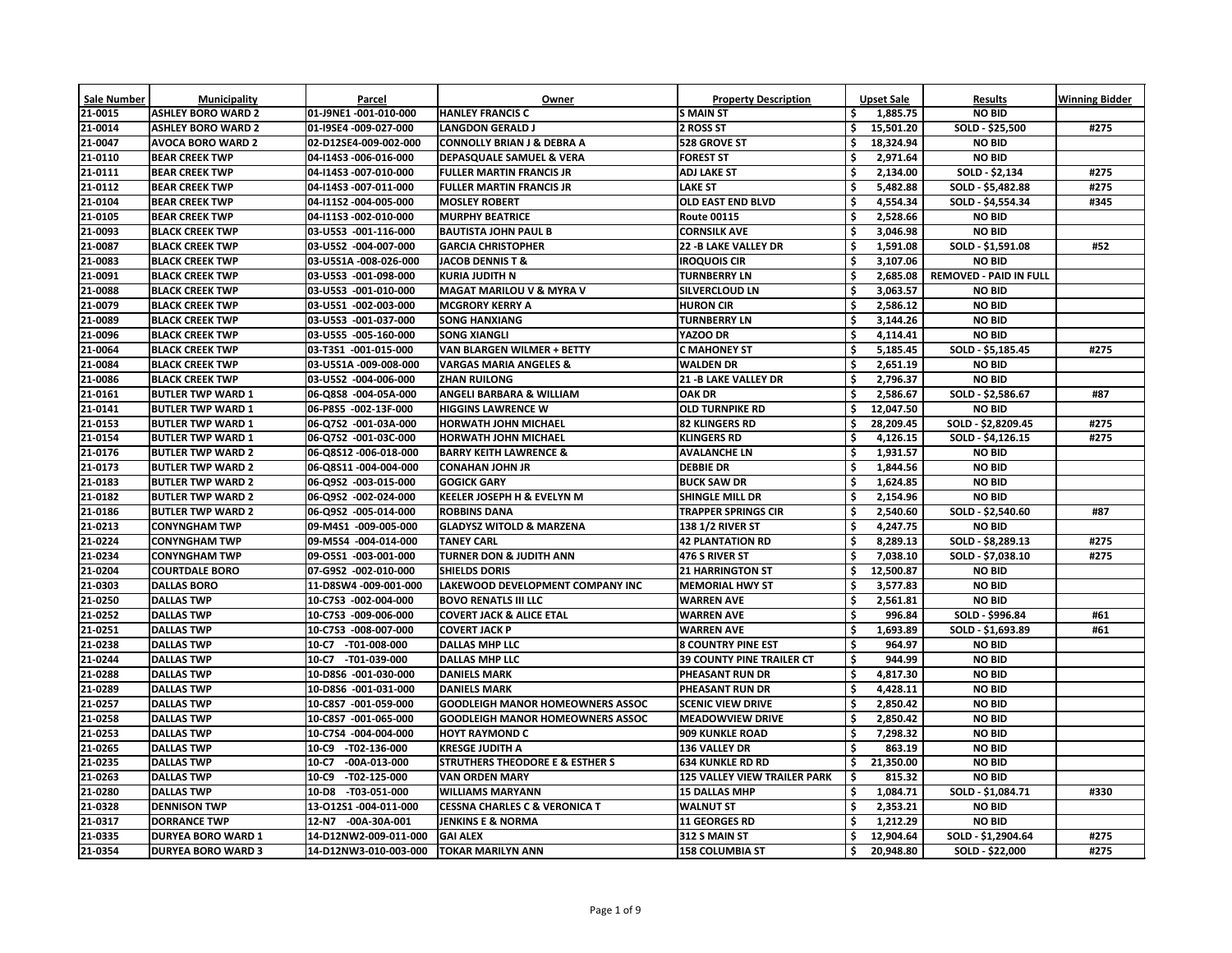| 21-0367       | <b>DURYEA BORO WARD 4</b>     | 14-D12NE4-002-009-000 | <b>FERRI RICHARD</b>                          | <b>121 FERGUSON ST</b>          | \$                  | 5,006.79   | <b>NO BID</b>                 |      |
|---------------|-------------------------------|-----------------------|-----------------------------------------------|---------------------------------|---------------------|------------|-------------------------------|------|
| 21-0495       | <b>EDWARDSVILLE WARD 1</b>    | 18-G9S3 -009-019-000  | <b>DOONAN RITA A</b>                          | <b>265 LAWRENCE ST</b>          |                     | 2,975.11   | <b>NO BID</b>                 |      |
| 21-0505       | <b>EDWARDSVILLE WARD 4</b>    | 18-G9S2 -010-048-000  | <b>CROSSLEY LAINIE</b>                        | <b>88 BUNNY LN</b>              |                     | 8,334.43   | SOLD - \$8,334.43             | #275 |
| 21-0514       | <b>EDWARDSVILLE WARD 6</b>    | 18-G9S1 -010-04E-000  | <b>SHURNICKI ROBERTA ANNE</b>                 | <b>161 ADJ ARCH ST</b>          | \$                  | 2,365.84   | <b>NO BID</b>                 |      |
| 21-0392       | <b>EXETER BORO WARD 1</b>     | 16-D11S1 -006-03B-000 | <b>TROY WILLIAM &amp; MARIE</b>               | <b>4 OLD EXETER AVE</b>         |                     | 3,210.65   | <b>NO BID</b>                 |      |
| 21-0407       | <b>EXETER BORO WARD 2</b>     | 16-E11NW4-005-08A-000 | <b>BOWEN RAYMOND &amp; DEBBIE</b>             | 116 CEDAR ST                    |                     | 14,705.27  | <b>REMOVED - PAID IN FULL</b> |      |
| 21-0401       | <b>EXETER BORO WARD 2</b>     | 16-E11NW3-008-040-000 | <b>HOGREBE DOUGLAS J &amp; CHERY A</b>        | <b>78 MEMORIAL ST</b>           |                     | 14,678.15  | <b>NO BID</b>                 |      |
| 21-0424       | <b>EXETER BORO WARD 4</b>     | 16-E10 -00A-015-071   | A HUNTER PROPERTY MANAGEMENT INC              | <b>262 BIRCHWOOD EST</b>        |                     | 1,788.87   | <b>NO BID</b>                 |      |
| 21-0431       | <b>EXETER BORO WARD 4</b>     | 16-E10 -00A-015-245   | A HUNTER PROPERTY MANAGEMENT INC              | <b>254 BIRCHWOOD EST</b>        | \$                  | 2,092.37   | <b>NO BID</b>                 |      |
| 21-0432       | <b>EXETER BORO WARD 4</b>     | 16-E10 -00A-015-248   | A HUNTER PROPERTY MANAGEMENT INC              | <b>175 BIRCHWOOD EST</b>        | \$                  | 1,149.37   | <b>NO BID</b>                 |      |
| 21-0438       | <b>EXETER BORO WARD 4</b>     | 16-E10 -00A-12A-020   | A HUNTER PROPERTY MANAGEMENT INC              | 251 BIRCHWOOD EST               | \$                  | 921.75     | SOLD - \$921.75               | #61  |
| 21-0439       | <b>EXETER BORO WARD 4</b>     | 16-E10 -T01-245-000   | A HUNTER PROPERTY MANAGEMENT INC              | <b>245 BIRCHWOOD ESTATES</b>    |                     | 791.68     | <b>NO BID</b>                 |      |
| 21-0445       | <b>EXETER BORO WARD 4</b>     | 16-E10S2 -007-01B-000 | <b>GALLAGHER JOSEPH J &amp; KAREN</b>         | <b>ANTHRACITE AVE</b>           |                     | 2,874.44   | <b>NO BID</b>                 |      |
| 21-0446       | <b>EXETER BORO WARD 4</b>     | 16-E10S2 -007-01C-000 | <b>GALLAGHER JOSEPH J &amp; KAREN</b>         | <b>ANTHRACITE STREET</b>        | $\ddot{\bm{\zeta}}$ | 1,107.72   | <b>NO BID</b>                 |      |
| 21-0433       | <b>EXETER BORO WARD 4</b>     | 16-E10 -00A-015-272   | <b>GARCIA JOSE</b>                            | <b>199 BIRCHWOOD ESTATES</b>    |                     | 1,532.54   | <b>NO BID</b>                 |      |
| 21-0415       | <b>EXETER BORO WARD 4</b>     | 16-D10 -T02-020-000   | <b>GESUALDI PAZQUALE</b>                      | <b>20 MT LOOKOUT TRAILER CT</b> |                     | 1,188.83   | <b>NO BID</b>                 |      |
| 21-0426       | <b>EXETER BORO WARD 4</b>     | 16-E10 -00A-015-096   | <b>HECK EDWARD &amp; SONIA M TERRY</b>        | <b>277 BIRCHWOOD EST</b>        | $\ddot{\bm{\zeta}}$ | 1,139.33   | <b>NO BID</b>                 |      |
| 21-0420       | <b>EXETER BORO WARD 4</b>     | 16-E10 -00A-015-018   | <b>LAUSON JOSEPH</b>                          | <b>197 BIRCHWOOD EST</b>        |                     | 1,103.32   | <b>NO BID</b>                 |      |
| 21-0457       | <b>EXETER BORO WARD 4</b>     | 16-E11SW1-015-004-000 | <b>LIPPI EUGENE &amp; ESTHER J</b>            | <b>5 MOSIER ST</b>              |                     | 10,329.60  | SOLD - \$12,500               | #275 |
| 21-0456       | <b>EXETER BORO WARD 4</b>     | 16-E11SW1-015-003-001 | <b>LIPPI EUGENE SR ETAL</b>                   | <b>5 ADJ MOSIER ST</b>          |                     | 3,848.24   | SOLD - \$3,848.24             | #275 |
| 21-0448       | <b>EXETER BORO WARD 4</b>     | 16-E10S2 -025-010-000 | <b>MRUK STANLEY A &amp; GRACE MARIE</b>       | 454 WILSON ST                   |                     | 11,327.03  | SOLD - \$29,500               | #143 |
| 21-0419       | <b>EXETER BORO WARD 4</b>     | 16-E10 -00A-015-006   | <b>VASIL ROBERT</b>                           | <b>293 BIRCHWOOD EST</b>        |                     | 2,151.52   | <b>NO BID</b>                 |      |
| 21-0473       | <b>EXETER TWP</b>             | 17-B11 -00A-02A-000   | <b>GENTILE GEORGE &amp; PHILOMENA</b>         | 1833 state route 92             |                     | 10,623.02  | SOLD - \$10,623.02            | #378 |
| 21-0471       | <b>EXETER TWP</b>             | 17-B10S1-008-006-000  | <b>KASTNER EDWARD</b>                         | <b>10 COOLIDGE AVE</b>          | \$                  | 1,522.60   | <b>NO BID</b>                 |      |
| 21-0472       | <b>EXETER TWP</b>             | 17-B10S2 -004-004-000 | <b>RUGER BARBARA</b>                          | 2092 STATE ROUTE 92 HWY         | \$                  | 6,662.80   | <b>NO BID</b>                 |      |
| 21-0468       | <b>EXETER TWP</b>             | 17-B10S1-007-009-000  | <b>ZELLNER MARGARET A &amp;</b>               | <b>RIVERSIDE DR</b>             |                     | 1,574.70   | <b>NO BID</b>                 |      |
| 21-0533       | <b>FAIRVIEW TWP</b>           | 20-K9S1 -002-003-000  | <b>SMITH WILLIAM R</b>                        | <b>BROWN ST</b>                 |                     | 1,208.44   | SOLD - \$1,208.44             | #251 |
| 21-0539       | <b>FORTY FORT BORO WARD 1</b> | 21-G10NW1-012-013-000 | <b>AUDI MANAGEMENT II LLC</b>                 | 107 RIVER ST                    |                     | 18,961.94  | SOLD - \$1,8961.94            | #292 |
| 21-0542       | <b>FORTY FORT BORO WARD 1</b> | 21-G10NW4-009-001-000 | <b>KELLY EDW E &amp; FRANCES</b>              | <b>3 CAYUGA ST</b>              |                     | 11,235.01  | SOLD - \$32,000               | #143 |
| 21-0624       | <b>FOSTER TWP</b>             | 23-Q11S6 -005-001-000 | <b>ANDERSON JOANNE M</b>                      | <b>40 HOLIDAY DR</b>            |                     | 1,042.18   | SOLD - \$1,042.18             | #330 |
| 21-0604       | <b>FOSTER TWP</b>             | 23-Q11 -T01-006-001   | <b>CULL ROBERT &amp; ELAINE</b>               | <b>42 HESS LANE</b>             | \$                  | 731.48     | SOLD - \$731.48               | #330 |
| 21-0607       | <b>FOSTER TWP</b>             | 23-Q11 -T01-059-001   | <b>CULL SHAWN &amp; PETRUCE CANDICE</b>       | 63 HESS LN                      |                     | 1,113.21   | SOLD - \$1,113.21             | #330 |
| 21-0639       | <b>FOSTER TWP</b>             | 23-Q11S8 -010-032-000 | <b>DUGAN GEORGE &amp; ROSE MARIE</b>          | <b>FAWN TER</b>                 |                     | 4,381.00   | <b>NO BID</b>                 |      |
| 21-0599       | <b>FOSTER TWP</b>             | 23-Q10 -T01-116-000   | <b>GIVINS EILEEN</b>                          | 116 RED MAPLE LN                | \$                  | 686.62     | SOLD - \$686.62               | #330 |
| 21-0600       | <b>FOSTER TWP</b>             | 23-Q10 -T01-121-000   | <b>GUERRERO IGRID</b>                         | 121 RED MAPLE LN                | \$                  | 1,090.50   | SOLD - \$2,000                | #330 |
| 21-0616       | <b>FOSTER TWP</b>             | 23-Q11S14-003-002-000 | <b>HANNA FOREST C III &amp;</b>               | <b>SANDY VALLEY RD</b>          | \$                  | 7,954.95   | <b>NO BID</b>                 |      |
| 21-0670       | <b>FOSTER TWP</b>             | 23-R9NE3 -010-008-000 | <b>HELLER HELEN V</b>                         | 805 HAZLE ST                    | \$                  | 15,863.99  | <b>NO BID</b>                 |      |
| 21-0669       | <b>FOSTER TWP</b>             | 23-R9NE3 -010-007-000 | <b>HELLER JOHN &amp; HELEN</b>                | <b>104 CENTER ST</b>            | \$                  | 4,678.37   | SOLD - \$4,678.37             | #330 |
| 21-0645       | <b>FOSTER TWP</b>             |                       | <b>LAURENT LAURENTIS</b>                      | 102 MAIN ST                     | \$                  |            |                               | #330 |
|               |                               | 23-Q9S1 -008-004-000  |                                               |                                 |                     | 6,733.07   | SOLD - \$6,733.07             |      |
| 21-0668       | <b>FOSTER TWP</b>             | 23-R9NE3 -009-003-000 | LINDSEY LOUIS W & EILEEN T                    | <b>148 WASHINGTON ST</b>        |                     | 14,239.92  | <b>NO BID</b>                 |      |
| 21-0614       | <b>FOSTER TWP</b>             | 23-Q11S12-001-012-000 | <b>LOWER ROBERT D &amp; SUSAN E</b>           | <b>392 POND CREEK RD</b>        |                     | 28,954.63  | <b>NO BID</b>                 |      |
| 21-0597       | <b>FOSTER TWP</b>             | 23-MINACT-00A-000-004 | <b>NO 1 CONTRACTING CORP</b>                  |                                 | \$                  | 660,438.15 | <b>NO BID</b>                 |      |
| 21-0617       | <b>FOSTER TWP</b>             | 23-Q11S2 -003-010-000 | <b>OCONNOR CHARLES P</b>                      | <b>LAKE DR</b>                  |                     | 1,083.68   | SOLD - \$1,083.68             | #10  |
| 21-0638       | <b>FOSTER TWP</b>             | 23-Q11S8 -009-004-000 | <b>ODORICO DOMENICO &amp; JEANNE</b>          | <b>COUGAR DR</b>                |                     | 1,163.74   | <b>REMOVED - PAID IN FULL</b> |      |
| 21-0664       | <b>FOSTER TWP</b>             | 23-R9NE1-005-002-000  | <b>PAULEUS MARIE A</b>                        | 321 FERN ST                     | \$                  | 8,040.06   | <b>NO BID</b>                 |      |
| 21-0641       | <b>FOSTER TWP</b>             | 23-Q12 -00A-011-053   | POLANLCA SCOTT & DENNIS & TRISH               | <b>53 LADNER ACRES</b>          |                     | 1,711.52   | <b>NO BID</b>                 |      |
| 21-0657       | <b>FOSTER TWP</b>             | 23-R10S1-003-014-000  | POPA IOANA                                    | <b>31 HIGHLAND DR</b>           | \$                  | 5,518.43   | <b>NO BID</b>                 |      |
| 21-0615       | <b>FOSTER TWP</b>             | 23-Q11S14-002-006-000 | <b>PRATICO MARK</b>                           | <b>ANTHONY RD</b>               | \$                  | 4,989.31   | SOLD - \$4,989.31             | #275 |
| 21-0636       | <b>FOSTER TWP</b>             | 23-Q11S8 -005-028-000 | <b>RAIMONDO JEFF F &amp; LORRAINE WINTERS</b> | <b>WOODHAVEN DR</b>             | \$                  | 1,083.68   | SOLD - \$1,083.68             | #10  |
| 21-0627       | <b>FOSTER TWP</b>             | 23-Q11S6 -006-038-000 | <b>SCHULTZ PAUL G &amp; LINDA J</b>           | <b>1259 WOODHAVEN DR</b>        | \$                  | 1,163.74   | SOLD - \$1,163.74             | #10  |
| $ 21 - 0621 $ | <b>FOSTER TWP</b>             | 23-Q11S4 -004-005-000 | <b>SEARFOSS KENNETH R SR &amp; SHEILA M</b>   | <b>115 S SHEAMAN RD</b>         |                     | 11,388.81  | <b>REMOVED - PAID IN FULL</b> |      |
| 21-0629       | <b>FOSTER TWP</b>             | 23-Q11S6 -013-014-000 | <b>VENTRE JOSEPH P &amp; DOLORES</b>          | <b>SUNSHINE DR</b>              | \$                  | 1,062.18   | SOLD - \$1,062.18             | #10  |
| 21-0688       | <b>FRANKLIN TWP</b>           | 24-B8 -T01-013-000    | <b>BERLEW RICHARD</b>                         | <b>113 COUNTRY VILLAGE LN</b>   | \$                  | 1,111.83   | <b>NO BID</b>                 |      |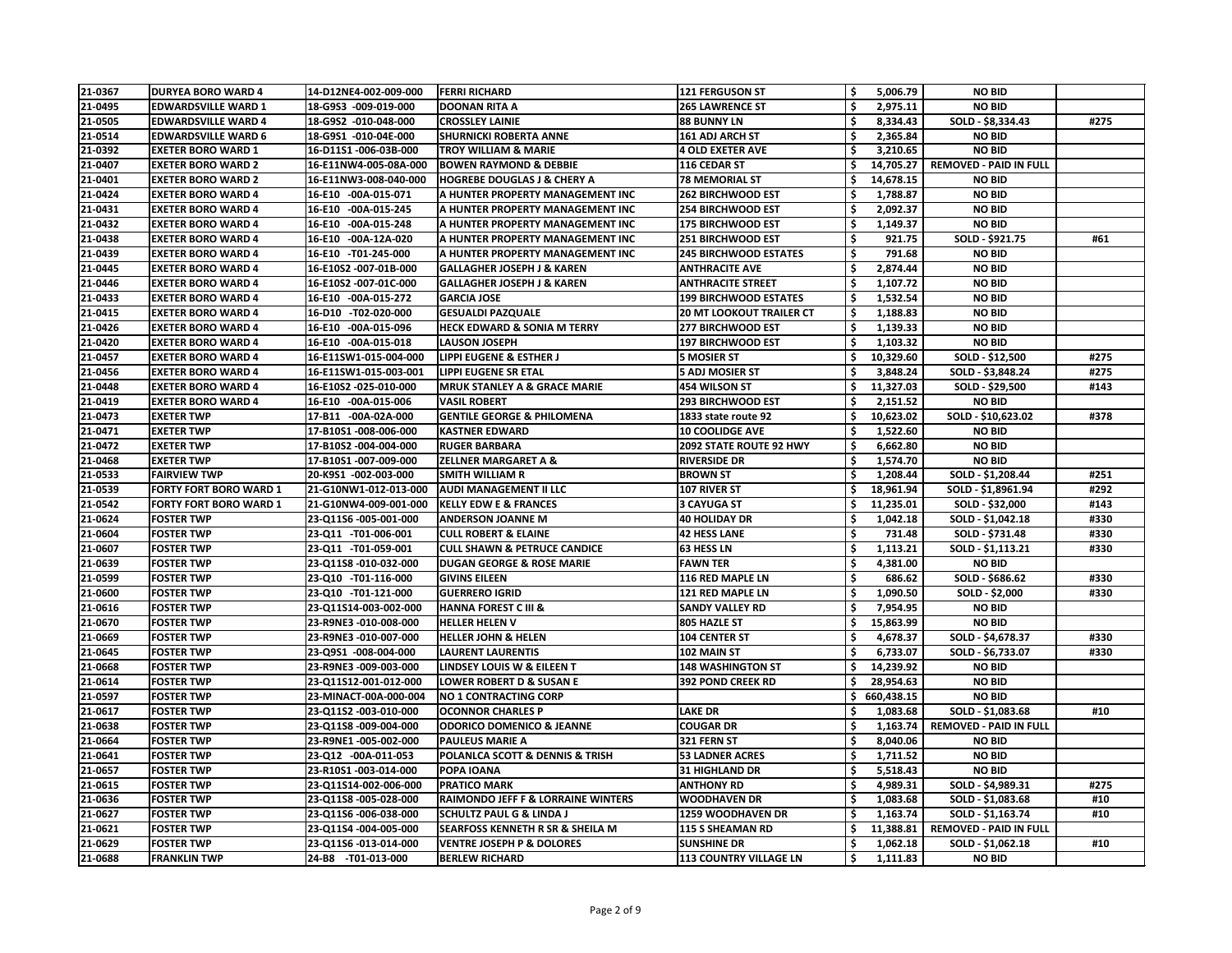| 21-0703 | <b>FRANKLIN TWP</b>         | -T02-043-000<br>24-C9 | <b>KILE TERRI LYNN</b>                        | <b>43 VALLEY VIEW PARK</b> | \$                  | 1,068.08  | <b>NO BID</b>                 |      |
|---------|-----------------------------|-----------------------|-----------------------------------------------|----------------------------|---------------------|-----------|-------------------------------|------|
| 21-0694 | <b>FRANKLIN TWP</b>         | 24-B9 -00A-57W-000    | <b>TALL PINES ESTATES ASSOCIATION</b>         | <b>PINE DRIVE</b>          |                     | 1,612.93  | SOLD - \$1,612.93             | #348 |
| 21-0574 | <b>FREELAND BORO WARD 3</b> | 22-Q9SE3 -021-014-000 | <b>BELL ASHLEY</b>                            | 1117 CENTRE ST             | \$                  | 6,833.03  | SOLD - \$6,833.03             | #304 |
| 21-0584 | <b>FREELAND BORO WARD 4</b> | 22-R9NE1-012-011-000  | <b>DIAZ RONALD &amp; VERONICA</b>             | 921 WALNUT ST              | \$                  | 3,636.95  | SOLD - \$3,636.95             | #20  |
| 21-0709 | <b>HANOVER TWP WARD 1</b>   | 25-18S1 -009-018-000  | <b>BRUNN JOAN M</b>                           | <b>532 CHESTNUT ST</b>     |                     | 3,244.52  | <b>REMOVED - PAID IN FULL</b> |      |
| 21-0708 | <b>HANOVER TWP WARD 1</b>   | 25-I8S1 -008-005-000  | <b>PYLE HERBERT &amp; CAROLINE J</b>          | <b>ASHLEY ST</b>           | \$                  | 1,766.77  | <b>NO BID</b>                 |      |
| 21-0733 | <b>HANOVER TWP WARD 2</b>   | 25-I9SE3 -003-010-000 | <b>BLY KEVIN</b>                              | <b>ADJ JOHNSON ST</b>      | \$                  | 1,933.60  | <b>NO BID</b>                 |      |
| 21-0737 | <b>HANOVER TWP WARD 2</b>   | 25-J9NE4 -003-04A-000 | <b>COLBCO LLC</b>                             | <b>RTE 309</b>             | \$                  | 4,898.11  | <b>NO BID</b>                 |      |
| 21-0730 | <b>HANOVER TWP WARD 2</b>   | 25-19SE1 -016-005-000 | <b>WILLIAMS EVELYN H</b>                      | <b>17 W LIBERTY ST</b>     | \$                  | 8,915.98  | SOLD - \$8,915.98             | #396 |
| 21-0740 | <b>HANOVER TWP WARD 3</b>   | 25-J9NE4 -001-10C-000 | <b>BARAT MICHAEL B &amp; JOANNE</b>           | 29 RUTZ LN                 |                     | 11,254.69 | SOLD - \$11,254.69            | #222 |
| 21-0749 | <b>HANOVER TWP WARD 4</b>   | 25-I9NW2 -006-001-000 | <b>BAGGETT THEODORE M</b>                     | <b>23 LUZERNE ST</b>       | \$                  | 4,884.15  | SOLD - \$4,884.15             | #34  |
| 21-0788 | <b>HANOVER TWP WARD 6</b>   | 25-J8S2 -004-024-000  | <b>KACZMARCZYK DANIEL</b>                     | <b>BAUER ST</b>            |                     | 1,963.72  | <b>NO BID</b>                 |      |
| 21-0789 | <b>HANOVER TWP WARD 6</b>   | 25-J8S2 -004-025-000  | <b>KACZMARCZYK DANIEL &amp; MAE</b>           | <b>BAUER ST</b>            |                     | 1,963.72  | <b>NO BID</b>                 |      |
| 21-0790 | <b>HANOVER TWP WARD 6</b>   | 25-J8S2 -004-026-000  | <b>KACZMARCZYK DANIEL &amp; MAE</b>           | 235 BAUER ST               | $\ddot{\bm{\zeta}}$ | 1,963.72  | <b>REMOVED - PAID IN FULL</b> |      |
| 21-0787 | <b>HANOVER TWP WARD 6</b>   | 25-J8S2 -004-022-000  | <b>KACZMARCZYK DANIEL JR &amp; MAE R</b>      | <b>225 BAUER ST</b>        | \$                  | 5,073.02  | <b>REMOVED - PAID IN FULL</b> |      |
| 21-0814 | <b>HANOVER TWP WARD 7</b>   | 25-I9SW1-002-003-000  | <b>BROWN MICHAEL G &amp; JOANNE K</b>         | <b>290 LEE PARK AVE</b>    | \$                  | 25,063.09 | SOLD - \$25,063.09            | #252 |
| 21-0808 | <b>HANOVER TWP WARD 7</b>   | 25-I9NW1 -011-017-000 | <b>ROVINSKI RITA</b>                          | <b>184 PHILLIPS ST</b>     |                     | 10,285.85 | SOLD - \$20,500               | #53  |
| 21-3390 | <b>HARVEYS LAKE BORO</b>    | 74-D6S2 -00B-005-000  | <b>CARPIN ADAM</b>                            | <b>70 OUTLET RD</b>        |                     | 27,480.77 | SOLD - \$27,480.77            | #275 |
| 21-3378 | <b>HARVEYS LAKE BORO</b>    | 74-C6S5 -001-01A-000  | <b>SWITZER JOHN</b>                           | 99 PINE ST                 |                     | 12,653.48 | <b>NO BID</b>                 |      |
| 21-0855 | <b>HAZLE TWP WARD 1</b>     | 26-U5S8 -002-027-000  | <b>HAN SEUNGYEON</b>                          | <b>241 CORN SILK AVE</b>   | \$                  | 4,429.95  | <b>NO BID</b>                 |      |
| 21-0848 | <b>HAZLE TWP WARD 1</b>     | 26-S8S7 -003-006-000  | <b>KASARDA ANTHONY F</b>                      | <b>241 EBERVALE RD</b>     |                     | 9,575.42  | <b>NO BID</b>                 |      |
| 21-0816 | <b>HAZLE TWP WARD 1</b>     | 26-MINACT-00A-000-007 | <b>NO 1 CONTRACTING CORP</b>                  |                            |                     | 88,532.44 | <b>NO BID</b>                 |      |
| 21-0819 | <b>HAZLE TWP WARD 1</b>     | 26-R8S2 -003-011-000  | <b>ROSARIO JESUS &amp; AIDA</b>               | <b>231 PARDEESVILLE RD</b> |                     | 5,522.97  | <b>NO BID</b>                 |      |
| 21-0834 | <b>HAZLE TWP WARD 1</b>     | 26-S7S2 -001-08F-000  | <b>VIECHEC CHELSEA</b>                        | 110 SOUTH ST               |                     | 12,033.16 | <b>NO BID</b>                 |      |
| 21-0932 | <b>HAZLE TWP WARD 2</b>     | 26-U5S10 -008-366-000 | <b>ADLAWAN MARIA AZUCENA &amp; PIERRE N</b>   | LOT 366 LAUREL VALLEY      | \$                  | 3,800.32  | <b>NO BID</b>                 |      |
| 21-0965 | <b>HAZLE TWP WARD 2</b>     | 26-U5S14 -001-487-000 | <b>AHO FRANCIS G AND GEORGE J</b>             | <b>WHITE OAK LN</b>        |                     |           | <b>NO BID</b>                 |      |
|         |                             |                       |                                               |                            |                     | 3,392.45  |                               |      |
| 21-0966 | <b>HAZLE TWP WARD 2</b>     | 26-U5S14 -001-488-000 | <b>AHO FRANCIS G AND GEORGE J</b>             | <b>WHITE OAK LN</b>        | \$                  | 3,392.45  | <b>NO BID</b>                 |      |
| 21-1022 | <b>HAZLE TWP WARD 2</b>     | 26-U5S7 -004-010-000  | <b>ALFEREZ RODOLFO JOSE P &amp; ROSEMARIE</b> | <b>135 CHEROKEE DR</b>     |                     | 3,472.55  | <b>NO BID</b>                 |      |
| 21-0919 | <b>HAZLE TWP WARD 2</b>     | 26-U5S10 -001-059-000 | <b>ARCILLA RAQUEL &amp; ROMEO</b>             | <b>DOGWOOD DR</b>          | \$                  | 6,491.53  | <b>NO BID</b>                 |      |
| 21-1006 | <b>HAZLE TWP WARD 2</b>     | 26-U5S4 -006-007-000  | <b>ARMAS EDGAR C AND MARIA JENNIFER C</b>     | <b>PINE VALLEY DR</b>      | \$                  | 3,084.39  | <b>NO BID</b>                 |      |
| 21-1007 | <b>HAZLE TWP WARD 2</b>     | 26-U5S4 -006-036-000  | ARMAS EDGAR C AND MARIA JENNIFER C            | <b>GREENBRIAR LN</b>       | \$                  | 3,757.19  | <b>NO BID</b>                 |      |
| 21-0986 | <b>HAZLE TWP WARD 2</b>     | 26-U5S15 -001-457-000 | <b>BALLANO AGNES</b>                          | <b>HONEYSUCKLE DR</b>      |                     | 3,949.68  | <b>NO BID</b>                 |      |
| 21-0960 | <b>HAZLE TWP WARD 2</b>     | 26-U5S14 -001-355-000 | <b>BASHEER BASHAR M &amp;</b>                 | <b>WHITE OAK LANE</b>      |                     | 1,922.61  | <b>NO BID</b>                 |      |
| 21-0977 | <b>HAZLE TWP WARD 2</b>     | 26-U5S15 -001-182-000 | <b>BEERS DOLORES L</b>                        | <b>BUTTONBUSH LN</b>       | \$                  | 3,412.17  | <b>NO BID</b>                 |      |
| 21-0995 | <b>HAZLE TWP WARD 2</b>     | 26-U5S2 -008-016-000  | <b>BUCKLEY WILLIAM</b>                        | <b>E TUSCARORA DR</b>      | \$                  | 2,411.59  | <b>NO BID</b>                 |      |
| 21-1018 | <b>HAZLE TWP WARD 2</b>     | 26-U5S6 -007-009-000  | <b>BUENVIAJE AURIMEL &amp; CHARLES S</b>      | <b>PEBBLE BEACH DR</b>     | \$                  | 10,282.38 | <b>NO BID</b>                 |      |
| 21-0883 | <b>HAZLE TWP WARD 2</b>     | 26-T5S2 -001-121-000  | <b>CALAOAGAN IMELDA D</b>                     | <b>LINE MTN LN</b>         | \$                  | 2,578.22  | <b>NO BID</b>                 |      |
| 21-0978 | <b>HAZLE TWP WARD 2</b>     | 26-U5S15 -001-248-000 | <b>CARIN LINO O AND IMELDA A</b>              | <b>BUTTERNUT LN</b>        |                     | 3,475.28  | <b>NO BID</b>                 |      |
| 21-0915 | <b>HAZLE TWP WARD 2</b>     | 26-U5S10 -001-006-000 | <b>CHEN YAXIN</b>                             | <b>SILKY WILLOW DR</b>     | \$                  | 3,345.88  | <b>NO BID</b>                 |      |
| 21-0861 | <b>HAZLE TWP WARD 2</b>     | 26-T5S1 -001-031-000  | <b>CHONG CHAEHUN &amp; JASON</b>              | <b>APPALACHIAN WAY</b>     | \$                  | 1,560.42  | <b>NO BID</b>                 |      |
| 21-0918 | <b>HAZLE TWP WARD 2</b>     | 26-U5S10 -001-034-000 | <b>CRAFTON MARY T &amp;</b>                   | <b>MOUNTAIN LAUREL DR</b>  | \$                  | 5,446.46  | <b>NO BID</b>                 |      |
| 21-0938 | <b>HAZLE TWP WARD 2</b>     | 26-U5S12 -001-074-000 | <b>DIOLATA ARIEL G &amp;</b>                  | <b>BUTTONBUSH LN</b>       | \$                  | 3,498.41  | <b>NO BID</b>                 |      |
| 21-0887 | <b>HAZLE TWP WARD 2</b>     | 26-T5S2 -001-321-000  | <b>EDQUIBA VENICE ENCINA</b>                  |                            | \$                  | 7,419.18  | <b>NO BID</b>                 |      |
| 21-0981 | <b>HAZLE TWP WARD 2</b>     | 26-U5S15 -001-280-000 | <b>ENRIQUEZ PATRICK EUGENE</b>                | <b>CRANBERRY LANE</b>      | \$                  | 3,627.77  | <b>NO BID</b>                 |      |
| 21-0902 | <b>HAZLE TWP WARD 2</b>     | 26-T7SE1-013-018-000  | <b>FRANKLIN CHERIE</b>                        | <b>735 WINTERS AVE</b>     | \$                  | 11,831.75 | <b>REMOVED - PAID IN FULL</b> |      |
| 21-0927 | <b>HAZLE TWP WARD 2</b>     | 26-U5S10 -002-229-000 | <b>GARCIA BERNADETTE DELPRADO</b>             | <b>LAUREL VALLEY RD</b>    | \$                  | 3,256.23  | <b>NO BID</b>                 |      |
| 21-1014 | <b>HAZLE TWP WARD 2</b>     | 26-U5S5 -008-012-000  | <b>GARCIA RHODORA &amp; WILLIAM</b>           | <b>PINE VALLEY LN</b>      | \$                  | 3,507.04  | <b>NO BID</b>                 |      |
| 21-1029 | <b>HAZLE TWP WARD 2</b>     | 26-U5S8 -003-021-000  | <b>GARGO PRZEMYSLAW PETER</b>                 | <b>219 LITTLE BEAR LN</b>  | \$                  | 3,877.90  | <b>NO BID</b>                 |      |
| 21-0891 | <b>HAZLE TWP WARD 2</b>     | 26-T5S2 -001-345-000  | <b>GOMEZ MAE M AND</b>                        |                            | \$                  | 3,489.80  | <b>NO BID</b>                 |      |
| 21-1023 | <b>HAZLE TWP WARD 2</b>     | 26-U5S7 -006-006-000  | <b>GRANT JACQUELINE</b>                       | <b>163 COMANCHE DR</b>     | \$                  | 3,886.54  | <b>NO BID</b>                 |      |
| 21-0962 | <b>HAZLE TWP WARD 2</b>     | 26-U5S14 -001-411-000 | <b>GUAN DEYU</b>                              | <b>CASHAW DR</b>           | \$                  | 3,160.01  | <b>NO BID</b>                 |      |
| 21-0856 | <b>HAZLE TWP WARD 2</b>     | 26-S7S9 -005-007-000  | <b>HAZLETON KINNEY SHOE CORP</b>              | <b>SUSQUEHANNA BLVD</b>    | \$                  | 18,183.53 | SOLD - \$18,183.53            | #275 |
| 21-0872 | <b>HAZLE TWP WARD 2</b>     | 26-T5S1 -001-583-000  | <b>HOEFFLIGER JAMES JOHN JOE CARL J</b>       | <b>CATAWISSA</b>           | \$                  | 3,451.38  | <b>NO BID</b>                 |      |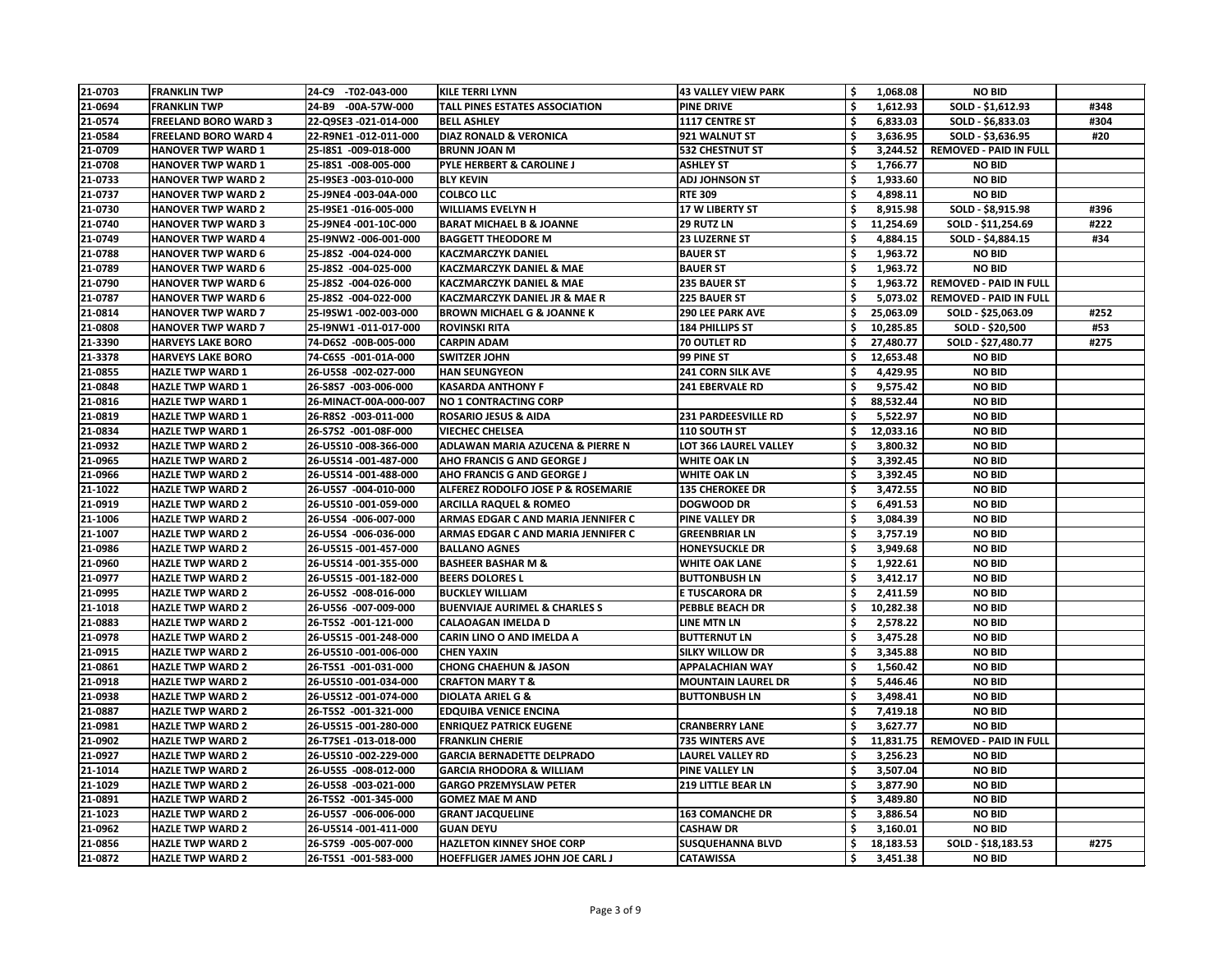| 21-0989            | <b>HAZLE TWP WARD 2</b>                            | 26-U5S2 -003-010-000                           | <b>JACOBS JENNIFER LYNN</b>                                           | <b>56 JANHANNA CIR</b>                               | 2,416.18                              | <b>NO BID</b>                  |  |
|--------------------|----------------------------------------------------|------------------------------------------------|-----------------------------------------------------------------------|------------------------------------------------------|---------------------------------------|--------------------------------|--|
| 21-0935            | <b>HAZLE TWP WARD 2</b>                            | 26-U5S10 -013-400-000                          | <b>JAMORABON MARIO &amp; FELY</b>                                     | <b>LAUREL VLY</b>                                    | \$<br>5,297.03                        | <b>NO BID</b>                  |  |
| 21-0987            | <b>HAZLE TWP WARD 2</b>                            | 26-U5S15 -001-507-000                          | <b>JE DAVID</b>                                                       | <b>SCOTS PINE</b>                                    | 3,820.32                              | <b>NO BID</b>                  |  |
| 21-0920            | <b>HAZLE TWP WARD 2</b>                            | 26-U5S10 -001-069-000                          | <b>JOHNSON JOSETTE M</b>                                              | <b>CRNR REDBUD DR</b>                                | \$<br>4,415.43                        | <b>NO BID</b>                  |  |
| 21-1032            | <b>HAZLE TWP WARD 2</b>                            | 26-U5S8 -008-030-000                           | <b>KELLER MARC J &amp; KAREN G</b>                                    | <b>UNAMI CIR</b>                                     | 3,552.87                              | <b>NO BID</b>                  |  |
| 21-0942            | <b>HAZLE TWP WARD 2</b>                            | 26-U5S12 -001-137-000                          | <b>KOKUBO CHIKAKO</b>                                                 | <b>BUTTONBUSH LN</b>                                 | 5,569.92                              | <b>NO BID</b>                  |  |
| 21-0870            | <b>HAZLE TWP WARD 2</b>                            | 26-T5S1 -001-398-000                           | <b>KUPERMAN SUSAN I AND ISAACS SUSAN S</b>                            | <b>MOUNTAINS VIEW DR</b>                             | $\ddot{\bm{\zeta}}$<br>3,144.45       | <b>NO BID</b>                  |  |
| 21-0863            | <b>HAZLE TWP WARD 2</b>                            | 26-T5S1 -001-108-000                           | <b>LEAL OFELIA &amp; MARCELINO</b>                                    | <b>APPALACHIAN WAY</b>                               | 1,293.20                              | <b>NO BID</b>                  |  |
| 21-0874            | <b>HAZLE TWP WARD 2</b>                            | 26-T5S1 -001-600-000                           | <b>LEE MOON &amp; CHARLES</b>                                         | <b>MOUNTAINS VIEW DR</b>                             | \$<br>3,949.68                        | <b>NO BID</b>                  |  |
| 21-0878            | <b>HAZLE TWP WARD 2</b>                            | 26-T5S1 -001-662-000                           | LI LANPING AND                                                        | <b>MOUNTAIN VIEW DR</b>                              | \$<br>5,104.65                        | <b>NO BID</b>                  |  |
| 21-0885            | <b>HAZLE TWP WARD 2</b>                            | 26-T5S2 -001-203-000                           | LIU SHAOMIN                                                           |                                                      | \$<br>1,988.86                        | <b>NO BID</b>                  |  |
| 21-0929            | <b>HAZLE TWP WARD 2</b>                            | 26-U5S10 -002-237-000                          | <b>MARANAN FRANCISCO V JR</b>                                         | LAUREL VALLEY RD                                     | \$<br>3,412.45                        | <b>NO BID</b>                  |  |
| 21-0888            | <b>HAZLE TWP WARD 2</b>                            | 26-T5S2 -001-326-000                           | <b>MARCELO ANGELICA &amp; DIWA</b>                                    |                                                      | \$<br>3,251.41                        | <b>NO BID</b>                  |  |
| 21-1000            | <b>HAZLE TWP WARD 2</b>                            | 26-U5S4 -001-024-000                           | <b>MAYUGBA GERONIMO &amp; AURORA</b>                                  | <b>24 PINE VALLEY LN</b>                             | \$<br>4,053.16                        | <b>NO BID</b>                  |  |
| 21-0975            | <b>HAZLE TWP WARD 2</b>                            | 26-U5S15 -001-160-000                          | <b>MEHRA KISHOR &amp; RAJNI</b>                                       | <b>BUTTONBUSH LN</b>                                 | \$<br>3,389.04                        | <b>NO BID</b>                  |  |
| 21-0993            | <b>HAZLE TWP WARD 2</b>                            | 26-U5S2 -007-008-000                           | <b>MENDOZA PHILIP M &amp; MARITONNE</b>                               | <b>SEMINOLE CIR</b>                                  | \$<br>3,153.39                        | <b>NO BID</b>                  |  |
| 21-1010            | <b>HAZLE TWP WARD 2</b>                            | 26-U5S4 -007-044-000                           | <b>MORTON GEORGE O</b>                                                | <b>161 MUIRFIELD LN</b>                              | \$<br>3,087.13                        | <b>NO BID</b>                  |  |
| 21-0958            | <b>HAZLE TWP WARD 2</b>                            | 26-U5S14 -001-320-000                          | <b>MOSCARITOLO NEIL J &amp; VANESSA</b>                               | <b>CAMELLIA LN</b>                                   | \$<br>3,606.11                        | <b>NO BID</b>                  |  |
| 21-0939            | <b>HAZLE TWP WARD 2</b>                            | 26-U5S12 -001-107-000                          | <b>MWANGI ELIZABETH &amp;</b>                                         | <b>BUTTONBUSH LN</b>                                 | \$<br>5,010.61                        | <b>NO BID</b>                  |  |
| 21-0884            | <b>HAZLE TWP WARD 2</b>                            |                                                | <b>NATIMDIM ERIC N R AND GRACE S</b>                                  |                                                      | \$                                    | <b>NO BID</b>                  |  |
| 21-0990            | <b>HAZLE TWP WARD 2</b>                            | 26-T5S2 -001-164-000<br>26-U5S2 -003-016-000   | NIGGEBRUGGE ROBERT & DEANNA                                           | <b>JANHANNA CIR</b>                                  | 3,670.89<br>5,009.67                  | <b>NO BID</b>                  |  |
| 21-0964            | <b>HAZLE TWP WARD 2</b>                            | 26-U5S14 -001-484-000                          | <b>ONUOHA JOY EGO &amp; EMMANUEL C</b>                                | <b>WHITE OAK LN</b>                                  | \$<br>3,757.19                        | <b>NO BID</b>                  |  |
| 21-1012            | <b>HAZLE TWP WARD 2</b>                            | 26-U5S4 -012-030-000                           | <b>OSTIQUE ROSENDO JR &amp;</b>                                       | <b>SOUTHERN HILLS CT</b>                             | -\$<br>3,101.62                       | <b>NO BID</b>                  |  |
|                    | <b>HAZLE TWP WARD 2</b>                            |                                                | <b>PAISLEY DAVID J</b>                                                |                                                      | \$                                    | <b>NO BID</b>                  |  |
| 21-1040            |                                                    | 26-U7S2 -003-005-000                           | <b>PAISLEY DAVID J</b>                                                | 70 CRYSTAL RDG                                       | 3,826.51                              |                                |  |
| 21-1041            | <b>HAZLE TWP WARD 2</b>                            | 26-U7S2 -003-006-000                           |                                                                       | <b>69 CRYSTAL RDG</b>                                | \$<br>7,188.95                        | <b>NO BID</b>                  |  |
| 21-1024            | <b>HAZLE TWP WARD 2</b>                            | 26-U5S7 -008-001-000                           | PAQUEO ROLAND C & CAROLYN D                                           | 194 CADDO DR                                         | 3,363.83                              | <b>NO BID</b>                  |  |
| 21-0871            | <b>HAZLE TWP WARD 2</b>                            | 26-T5S1 -001-562-000                           | PAREDES FERNANDO AND JASMIN                                           | <b>CRNR BUCK MOUNTAIN BLVD</b>                       | \$<br>4,059.06                        | <b>NO BID</b>                  |  |
| 21-0971<br>21-0972 | <b>HAZLE TWP WARD 2</b><br><b>HAZLE TWP WARD 2</b> | 26-U5S15 -001-116-000<br>26-U5S15 -001-117-000 | PAUL ROOPOUTIE AND MUNESHWAR<br>PAUL ROOPOUTIE AND MUNESHWAR          | <b>SWEET BIRCH DRIVE</b><br><b>SWEET BIRCH DRIVE</b> | \$<br>3,076.86                        | <b>NO BID</b><br><b>NO BID</b> |  |
|                    | <b>HAZLE TWP WARD 2</b>                            | 26-U5S13 -001-119-000                          | PINEDA-JOHNSON MAYBELLINE &                                           | <b>MAPLE LN</b>                                      | -\$<br>3,076.86<br>\$                 |                                |  |
| 21-0947<br>21-1025 | <b>HAZLE TWP WARD 2</b>                            | 26-U5S7 -009-017-000                           | <b>PWANI DAN OLUKO</b>                                                | <b>214 CHIPPEWA DR</b>                               | 3,272.93<br>4,015.92                  | <b>NO BID</b><br><b>NO BID</b> |  |
| 21-0877            | <b>HAZLE TWP WARD 2</b>                            | 26-T5S1 -001-633-000                           | <b>RABE RANDY C &amp; NENITA L</b>                                    | <b>APPALACHIAN WAY</b>                               | 3,886.54                              | <b>NO BID</b>                  |  |
| 21-0928            | <b>HAZLE TWP WARD 2</b>                            | 26-U5S10 -002-232-000                          | <b>RAIZ JESUSA F</b>                                                  | <b>LAUREL VALLEY RD</b>                              | $\ddot{\bm{\zeta}}$<br>2,913.36       | <b>NO BID</b>                  |  |
|                    |                                                    |                                                |                                                                       |                                                      |                                       |                                |  |
| 21-1030            | <b>HAZLE TWP WARD 2</b>                            | 26-U5S8 -004-014-000                           | <b>RECTO BELLA &amp; RENE</b>                                         | <b>MANAYUNK AVE</b>                                  | \$<br>3,826.16                        | <b>NO BID</b>                  |  |
| 21-0954            | <b>HAZLE TWP WARD 2</b>                            | 26-U5S14 -001-193-000                          | <b>REMPONI LUISA</b>                                                  | <b>SASSAFRAS LN</b>                                  | \$<br>3,949.68                        | <b>NO BID</b>                  |  |
| 21-0930            | <b>HAZLE TWP WARD 2</b>                            | 26-U5S10 -003-261-000                          | <b>RIVERA LUCILA M</b>                                                | LAUREL VALLEY DR                                     | \$<br>3,949.68                        | <b>NO BID</b>                  |  |
| 21-1001            | <b>HAZLE TWP WARD 2</b>                            | 26-U5S4 -001-038-000                           | <b>RODRIGUEZ MCARTHUR &amp; EMMA B</b>                                | <b>PINE VALLEY LN</b>                                | $\ddot{\bm{\zeta}}$<br>3,360.39       | <b>NO BID</b>                  |  |
| 21-0914            | <b>HAZLE TWP WARD 2</b>                            | 26-U5S10 -001-003-000                          | <b>SAGUIL BERNARDO</b>                                                | <b>SILKY WILLOW DR</b>                               | \$<br>3,325.88                        | <b>NO BID</b>                  |  |
| 21-0924            | <b>HAZLE TWP WARD 2</b>                            | 26-U5S10 -002-199-000                          | <b>SALADAGA LUCRECIA</b>                                              | <b>LAUREL VALLEY RD</b>                              | \$<br>3,863.42                        | <b>NO BID</b>                  |  |
| 21-0925            | <b>HAZLE TWP WARD 2</b>                            | 26-U5S10 -002-200-000                          | <b>SALADAGA LUCRECIA</b>                                              | LAUREL VALLEY RD                                     | \$<br>3,949.68                        | <b>NO BID</b>                  |  |
| 21-0959<br>21-0873 | <b>HAZLE TWP WARD 2</b><br><b>HAZLE TWP WARD 2</b> | 26-U5S14 -001-330-000<br>26-T5S1 -001-597-000  | <b>SANTIAGO MA THERESA MARLOUE E &amp;</b><br><b>SCHUELE STEFAN M</b> | <b>CASHAW DRIVE</b><br><b>MOUNTAINS VIEW DR</b>      | $\ddot{\bm{\zeta}}$<br>4,070.99<br>\$ | <b>NO BID</b><br><b>NO BID</b> |  |
|                    | <b>HAZLE TWP WARD 2</b>                            |                                                |                                                                       | 231 CROW ST                                          | 3,929.68                              | <b>NO BID</b>                  |  |
| 21-1027<br>21-0996 | <b>HAZLE TWP WARD 2</b>                            | 26-U5S7 -010-012-000<br>26-U5S2 -009-001-000   | <b>SERQUINA REMEDIOS</b><br><b>SHAUGER DONALD EDWARD</b>              | <b>CALUMET DR</b>                                    | \$<br>2,279.46<br>\$                  | <b>NO BID</b>                  |  |
|                    |                                                    |                                                |                                                                       |                                                      | 2,113.08                              |                                |  |
| 21-0933<br>21-0940 | <b>HAZLE TWP WARD 2</b>                            | 26-U5S10-011-470-000                           | <b>SHRESTHA SANJAY K &amp; RASHMI</b>                                 | <b>WILD GINGER WAY</b>                               | \$<br>7,227.35<br>$\ddot{\bm{\zeta}}$ | <b>NO BID</b><br><b>NO BID</b> |  |
| 21-0941            | <b>HAZLE TWP WARD 2</b><br><b>HAZLE TWP WARD 2</b> | 26-U5S12 -001-122-000<br>26-U5S12 -001-123-000 | SHRESTHA SANJAY K AND RASHMI<br><b>SHRESTHA SANJAY K AND RASHMI</b>   | <b>BUTTONBUSH LN</b><br><b>BUTTONBUSH LN</b>         | 3,915.19<br>\$<br>3,837.53            | <b>NO BID</b>                  |  |
| 21-0991            | <b>HAZLE TWP WARD 2</b>                            | 26-U5S2 -005-011-000                           | SMITH WILLIAM W JR & LAURA                                            | <b>J-28 CALUMET DR</b>                               | \$<br>5,002.03                        | <b>NO BID</b>                  |  |
| 21-0866            | <b>HAZLE TWP WARD 2</b>                            | 26-T5S1 -001-228-000                           | <b>SUAZO EMMANUEL B &amp; ANELYN C</b>                                | <b>BUCK MOUNTAIN BLVD</b>                            | -\$<br>2,060.70                       | <b>NO BID</b>                  |  |
| 21-1015            | <b>HAZLE TWP WARD 2</b>                            | 26-U5S5 -010-025-000                           | <b>TEVES ESTELANIE F</b>                                              | <b>ROYAL ABERDEEN DR</b>                             | \$<br>3,199.24                        | <b>NO BID</b>                  |  |
| 21-1020            | <b>HAZLE TWP WARD 2</b>                            | 26-U5S7 -001-004-000                           | TOLENTINO ISMAEL G & VIVIAN V                                         | <b>KICKAPOO DR</b>                                   | \$<br>2,050.18                        | <b>NO BID</b>                  |  |
| 21-0892            | <b>HAZLE TWP WARD 2</b>                            | 26-T5S2 -001-361-000                           | <b>VIADO JANET &amp; ALYANA</b>                                       | <b>SPRING MTN RD</b>                                 | \$<br>2,521.06                        | <b>NO BID</b>                  |  |
| 21-0880            | <b>HAZLE TWP WARD 2</b>                            | 26-T5S1 -001-667-000                           | <b>WAINWRIGHT STEVEN D &amp; CARRIE M</b>                             | <b>MOUNTAINS VIEW DR</b>                             | \$<br>3,906.54                        | <b>NO BID</b>                  |  |
|                    |                                                    |                                                |                                                                       |                                                      |                                       |                                |  |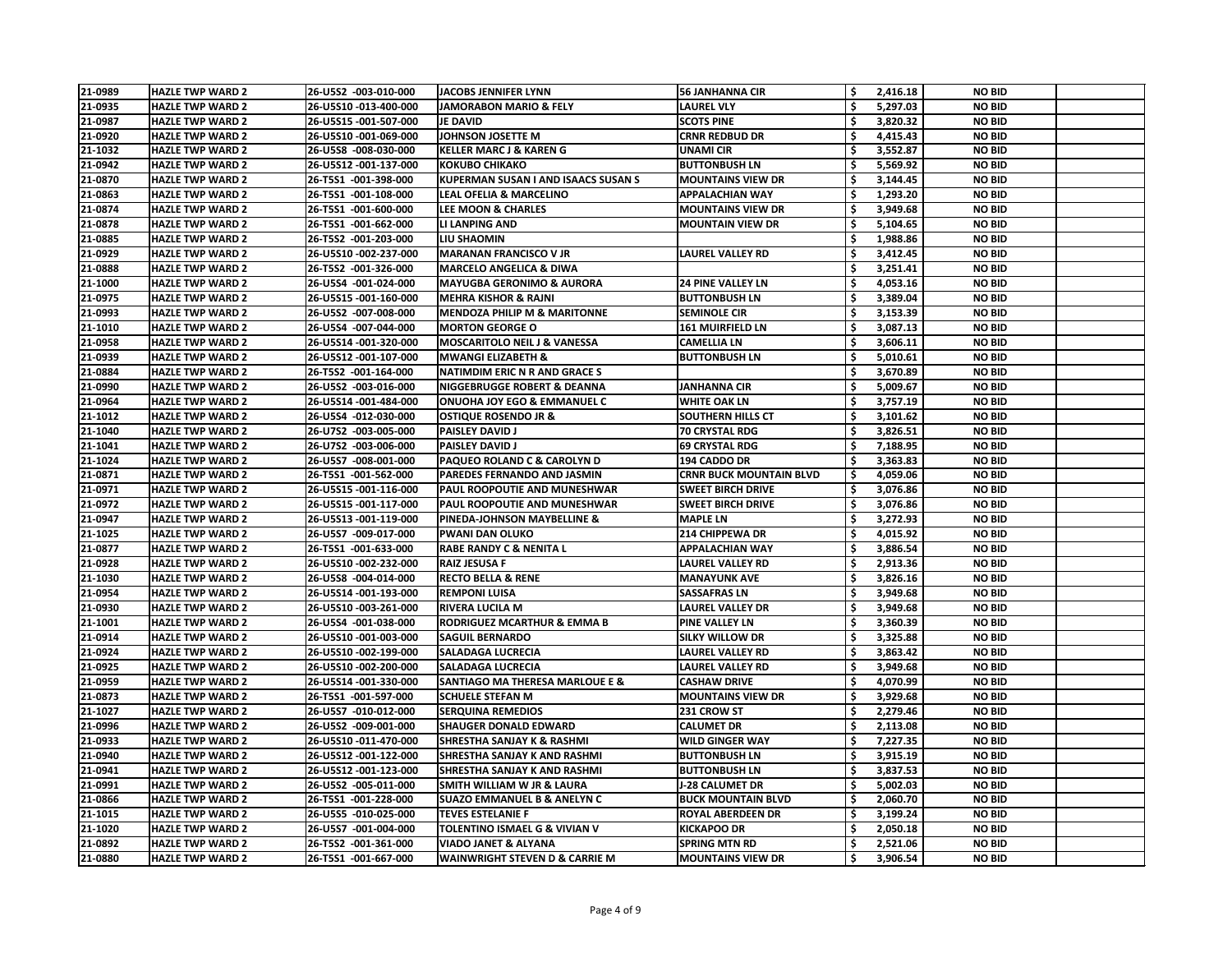| 21-0890       | <b>HAZLE TWP WARD 2</b>       | 26-T5S2 -001-337-000           | <b>WOJNAR CRAIG AND</b>                                 |                              | \$                  | 3,852.05     | <b>NO BID</b>                 |      |
|---------------|-------------------------------|--------------------------------|---------------------------------------------------------|------------------------------|---------------------|--------------|-------------------------------|------|
| 21-1009       | <b>HAZLE TWP WARD 2</b>       | 26-U5S4 -007-040-000           | YARCIA ANALYN & RITCHIE<br><b>NORTHEAST KITCHES INC</b> | <b>MUIRFIELD LN</b>          |                     | 2,626.38     | <b>NO BID</b>                 |      |
| 21-2458       | <b>HAZLETON CITY WARD 2</b>   | 71-T8SW31-015-010-000          |                                                         | <b>41 E CHESTNUT ST</b>      |                     | 33,614.38    | <b>NO BID</b>                 |      |
| 21-2480       | <b>HAZLETON CITY WARD 3</b>   | 71-U8NW21-016-007-000          | <b>FERMIN JEFENI L</b>                                  | 321 E BEECH ST               |                     | 26,006.11    | SOLD - \$36,500               | #52  |
| 21-2506       | <b>HAZLETON CITY WARD 5</b>   | 71-U8NW44-001-045-000          | <b>KOKINDA JAMES &amp; PATRICIA</b>                     | <b>45 NEWPORT DR</b>         | \$                  | 4,654.09     | SOLD - \$4,654.09             | #370 |
| 21-2502       | <b>HAZLETON CITY WARD 5</b>   | 71-U8NW44-001-013-001          | <b>MORALES DAVID &amp; VIGILLO</b>                      | <b>13 NEWPORT DRIVE</b>      | \$                  | 3,318.99     | SOLD - \$3,318.99             | #370 |
| 21-2505       | <b>HAZLETON CITY WARD 5</b>   | 71-U8NW44-001-029-000          | <b>ROJAS RAUL</b>                                       | <b>29 NEWPORT DR</b>         | $\ddot{\bm{\zeta}}$ | 4,605.92     | SOLD - \$4,605.92             | #370 |
| 21-2498       | <b>HAZLETON CITY WARD 5</b>   | 71-T8SW43-015-009-000          | <b>RUIZ MIGUEL</b>                                      | <b>127 S LAUREL ST</b>       |                     | 8,307.94     | <b>REMOVED - PAID IN FULL</b> |      |
| 21-2499       | <b>HAZLETON CITY WARD 5</b>   | 71-T8SW43-015-09A-000          | <b>RUIZ MIGUEL</b>                                      | <b>124 S MANHATTEN CT</b>    | \$                  | 3,206.39     | <b>REMOVED - PAID IN FULL</b> |      |
| 21-2554       | <b>HAZLETON CITY WARD 11</b>  | 71-T8SW11-013-011-001          | <b>SCHNORR MARK</b>                                     | 606 W 1ST ST                 | $\ddot{\bm{\zeta}}$ | 8,078.45     | SOLD - \$33,000               | #312 |
| 21-2572       | <b>HAZLETON CITY WARD 12</b>  | 71-T7SE22-002-004-000          | <b>HALYE PATRICIA</b>                                   | <b>614 LINCOLN ST</b>        |                     | 10,708.57    | SOLD - \$26,500               | #312 |
| 21-2576       | <b>HAZLETON CITY WARD 12</b>  | 71-T8NW11-002-009-000          | <b>IMHOF ALICE M</b>                                    | 986 N LOCUST ST              |                     | 4,452.33     | SOLD - \$13,000               | #150 |
| 21-2577       | <b>HAZLETON CITY WARD 12</b>  | 71-T8NW11-002-010-000          | <b>IMHOF ALICE M</b>                                    | <b>986-988 LOCUST ST</b>     |                     | 10,591.41    | SOLD - \$63,000               | #370 |
| 21-2613       | <b>HAZLETON CITY WARD 12</b>  | 71-T8NW44-018-003-000          | <b>KOCH JOAN</b>                                        | 654 656 N JAMES ST           | \$                  | 22,377.04    | SOLD - \$69,000               | #370 |
| 21-2561       | <b>HAZLETON CITY WARD 12</b>  | 71-T7NE31-001-004-000          | <b>METZGER JEFFREY E</b>                                | <b>MCNAIR ST</b>             |                     | 24,295.63    | <b>NO BID</b>                 |      |
| 21-2562       | <b>HAZLETON CITY WARD 12</b>  | 71-T7NE31-001-006-000          | <b>METZGER JEFFREY E</b>                                | <b>FIFTEENTH ST</b>          |                     | 19,128.98    | <b>NO BID</b>                 |      |
| 21-2563       | <b>HAZLETON CITY WARD 12</b>  | 71-T7NE31-001-007-000          | <b>METZGER JEFFREY E</b>                                | 1235 W FIFTEENTH ST          |                     | \$111,170.83 | <b>NO BID</b>                 |      |
| 21-2628       | <b>HAZLETON CITY WARD 13</b>  | 71-T8NW31-005-001-000          | <b>SHOEMAKER STEPHEN &amp; LIZANNE</b>                  | <b>SEYBERT ST</b>            |                     | 5,563.54     | <b>NO BID</b>                 |      |
| 21-2622       | <b>HAZLETON CITY WARD 13</b>  | 71-T8NW24-007-007-000          | <b>TARSELLI THOMAS J</b>                                | 775 N LAUREL ST              |                     | 11,343.39    | SOLD - \$42,000               | #370 |
| 21-2639       | <b>HAZLETON CITY WARD 14</b>  | 71-T8NE44-015-005-000          | <b>NOVITSKY EDWARD F &amp; ELEANOR M</b>                | <b>530 HARRISON ST</b>       |                     | 14,238.84    | <b>REMOVED - PAID IN FULL</b> |      |
| 21-2640       | <b>HAZLETON CITY WARD 14</b>  | 71-T8NE44-015-01A-000          | <b>SALUTA STELLA V</b>                                  | <b>539 FREEMONT CT</b>       |                     | 6,817.75     | SOLD - \$6817.75              | #275 |
| 21-2674       | <b>HAZLETON CITY WARD 15</b>  | 71-U8NW42-002-028-000          | <b>MARTONICK ANDREW &amp; VERNA</b>                     | <b>119 CARLETON AVE</b>      | \$                  | 4,607.00     | <b>NO BID</b>                 |      |
| 21-1096       | <b>HUNLOCK TWP</b>            | $-00A-12D-000$<br>29-H5        | KEPHART DEAN AND BRENDA VIZCARONDO                      | <b>478 SORBERTOWN RD</b>     |                     | 12,339.02    | SOLD - \$32,500               | #275 |
| 21-1102       | <b>HUNLOCK TWP</b>            | <b>29-15</b><br>$-00A-051-000$ | <b>RUMMAGE HILDA</b>                                    | <b>MAIN RD</b>               | \$                  | 1,470.99     | SOLD - \$37,500               | #11  |
| 21-1140       | <b>HUNTINGTON TWP</b>         | 30-K3<br>$-00A-016-000$        | <b>GOWER KEITH</b>                                      | <b>530 STATE ROUTE 239</b>   |                     | 8,546.43     | <b>REMOVED - PAID IN FULL</b> |      |
| 21-1139       | <b>HUNTINGTON TWP</b>         | $-00A-013-000$<br>30-K3        | <b>GOWER KEITH GLENN</b>                                | <b>540 STATE ROUTE 239</b>   |                     | 4,859.58     | <b>REMOVED - PAID IN FULL</b> |      |
| 21-1127       | <b>HUNTINGTON TWP</b>         | $30 - J2$<br>$-00A-31A-000$    | <b>KRAMER DARIN M &amp; WENDY C</b>                     | <b>REGISTER RD</b>           | \$                  | 2,905.07     | <b>NO BID</b>                 |      |
| 21-1158       | <b>JACKSON TWP</b>            | 31-G8<br>-00A-48A-000          | <b>JAMES THOMAS &amp; IRENE</b>                         | <b>220 WEAVERTOWN RD</b>     |                     | 13,213.45    | <b>NO BID</b>                 |      |
| 21-1185       | <b>JENKINS TWP</b>            | 33-F11 -T01-401-000            | <b>BELLONE ANTHONY</b>                                  | <b>401 HEATHER HIGHLANDS</b> | \$                  | 1,119.91     | <b>NO BID</b>                 |      |
| 21-1167       | <b>JENKINS TWP</b>            | 33-E11S1-015-013-000           | <b>BOHN FREDERICK IV</b>                                | <b>115 GAFFNEY DR</b>        | $\ddot{\bm{\zeta}}$ | 7,496.97     | SOLD - \$7,496.97             | #214 |
| 21-1179       | <b>JENKINS TWP</b>            | 33-F11 -T01-031-000            | <b>CONNELL JOSEPH &amp;</b>                             | <b>31 HEATHER HIGHLANDS</b>  | \$                  | 730.79       | <b>NO BID</b>                 |      |
| 21-1208       | JENKINS TWP                   | 33-F12S8-003-005-000           | <b>COSTELLO JOSEPH G &amp; COSTANZO JOANN</b>           | <b>NEW BOSTON RD</b>         | \$                  | 2,052.72     | <b>NO BID</b>                 |      |
| 21-1207       | <b>JENKINS TWP</b>            | 33-F12 -001-13B-000            | <b>JEC LAND TRUST</b>                                   | <b>WESTMINISTER RD</b>       | \$                  | 5,803.53     | <b>NO BID</b>                 |      |
| 21-1186       | <b>JENKINS TWP</b>            | 33-F11S1-001-001-000           | <b>MONKO ALBERT G &amp; ALBERT G JR</b>                 | <b>64 UNION ST</b>           |                     | 14,661.42    | <b>NO BID</b>                 |      |
| 21-1198       | <b>JENKINS TWP</b>            | 33-F11S10-001-20D-000          | WHISPERING WOODS HOMEOWNERS ASSOC                       |                              |                     | 3,721.70     | <b>NO BID</b>                 |      |
| 21-1199       | <b>JENKINS TWP</b>            | 33-F11S10-001-20E-000          | WHISPERING WOODS HOMEOWNERS ASSOC                       |                              |                     | 1,237.20     | <b>NO BID</b>                 |      |
| 21-1224       | <b>KINGSTON BORO WARD 1</b>   | 34-G9SW3 -002-015-000          | <b>MARSH BARBARA</b>                                    | <b>40 PAYNE AVE</b>          | \$                  | 12,999.09    | <b>REMOVED - PAID IN FULL</b> |      |
| 21-1222       | <b>KINGSTON BORO WARD 1</b>   | 34-G9SE4 -001-013-000          | <b>MUNICIPALITY OF KINGSTON</b>                         | 130 CUBA ST                  | \$                  | 6,980.32     | <b>NO BID</b>                 |      |
| 21-1265       | <b>KINGSTON BORO WARD 6</b>   | 34-G9SE4 -006-015-000          | <b>MACKESY BLAKE</b>                                    | 394 RIDGE ST                 | \$                  | 11,845.94    | <b>NO BID</b>                 |      |
| $ 21 - 1311 $ | <b>KINGSTON TWP</b>           | 35-E9 -00A-009-304             | <b>COLLETT WILLIAM &amp; MARGARET</b>                   | <b>310 ECHO VALLEY DR</b>    | \$                  | 5,349.58     | SOLD - \$5,349.58             | #206 |
| 21-1287       | <b>KINGSTON TWP</b>           | 35-E8S3 -002-004-000           | DALE F W                                                | <b>HALE ST</b>               |                     | 1,555.40     | <b>NO BID</b>                 |      |
| 21-1323       | <b>KINGSTON TWP</b>           | 35-F9S2A -005-006-000          | DAVIDSON-CALABRO CREATIONS LLC                          | <b>STAUB RD</b>              | \$                  | 3,730.02     | <b>NO BID</b>                 |      |
| 21-1297       | <b>KINGSTON TWP</b>           | 35-E8S8 -005-002-000           | <b>GLASSER CHARLES J &amp; ANNA</b>                     | <b>12 W CENTER ST</b>        | \$                  | 11,330.37    | <b>NO BID</b>                 |      |
| 21-1315       | <b>KINGSTON TWP</b>           | 35-E9S6 -003-013-000           | <b>KWASTAVICH STANLEY L ETAL</b>                        | <b>227 CARVERTON RD</b>      | \$                  | 10,676.68    | SOLD - \$53,000               | #148 |
| 21-1307       | <b>KINGSTON TWP</b>           | 35-E9 -00A-009-100             | <b>MUZZY LAURA</b>                                      | <b>116 OWL DR</b>            | $\ddot{\bm{\zeta}}$ | 3,303.85     | <b>REMOVED - PAID IN FULL</b> |      |
| 21-1335       | <b>LAFLIN BORO</b>            | 36-F12S7 -001-012-000          | AMB INVESTMENTS OF PA INC.                              | <b>Route 00315</b>           |                     | 5,397.80     | <b>NO BID</b>                 |      |
| 21-1337       | <b>LAKE TWP</b>               | 37-C5 -00A-39F-000             | <b>COVERT JACK P ETAL</b>                               | <b>ASPEN LN</b>              | \$                  | 5,038.62     | SOLD - \$5,038.62             | #361 |
| 21-1363       | <b>LARKSVILLE BORO WARD 2</b> | 38-H8S3 -001-57A-022           | <b>EVERHART LEONARD &amp; DARLENE</b>                   | <b>35 MIDTOWN VLG</b>        | \$                  | 1,541.08     | <b>NO BID</b>                 |      |
| 21-1361       | <b>LARKSVILLE BORO WARD 2</b> | 38-H8S3 -001-53A-000           | <b>GEORGE ANDREA</b>                                    | <b>386 1/2 CARVER ST</b>     | \$                  | 3,705.91     | <b>NO BID</b>                 |      |
| 21-1394       | <b>LARKSVILLE BORO WARD 4</b> | 38-H9S1 -005-003-000           | <b>ITRIA VENTURES LLC</b>                               | 104 narrows rd               | \$                  | 37,609.61    | <b>NO BID</b>                 |      |
| 21-1393       | <b>LARKSVILLE BORO WARD 4</b> | 38-H8S5 -008-13A-000           | <b>MILLER SARAH J</b>                                   | <b>LANCE HILL RD</b>         |                     | 1,426.16     | <b>NO BID</b>                 |      |
| 21-1378       | <b>LARKSVILLE BORO WARD 4</b> | 38-H8S5 -004-05B-000           | <b>SHAWNEE READY MIX CONCRETE CO</b>                    | <b>OFF MAIN ST</b>           | \$                  | 447,803.65   | <b>NO BID</b>                 |      |
| 21-1397       | <b>LARKSVILLE BORO WARD 5</b> | 38-H8S4 -004-027-000           | <b>ELLSWORTH ASA &amp; MARIAN</b>                       | 70 E BROADWAY ST             | \$                  | 14,837.52    | <b>NO BID</b>                 |      |
|               |                               |                                |                                                         |                              |                     |              |                               |      |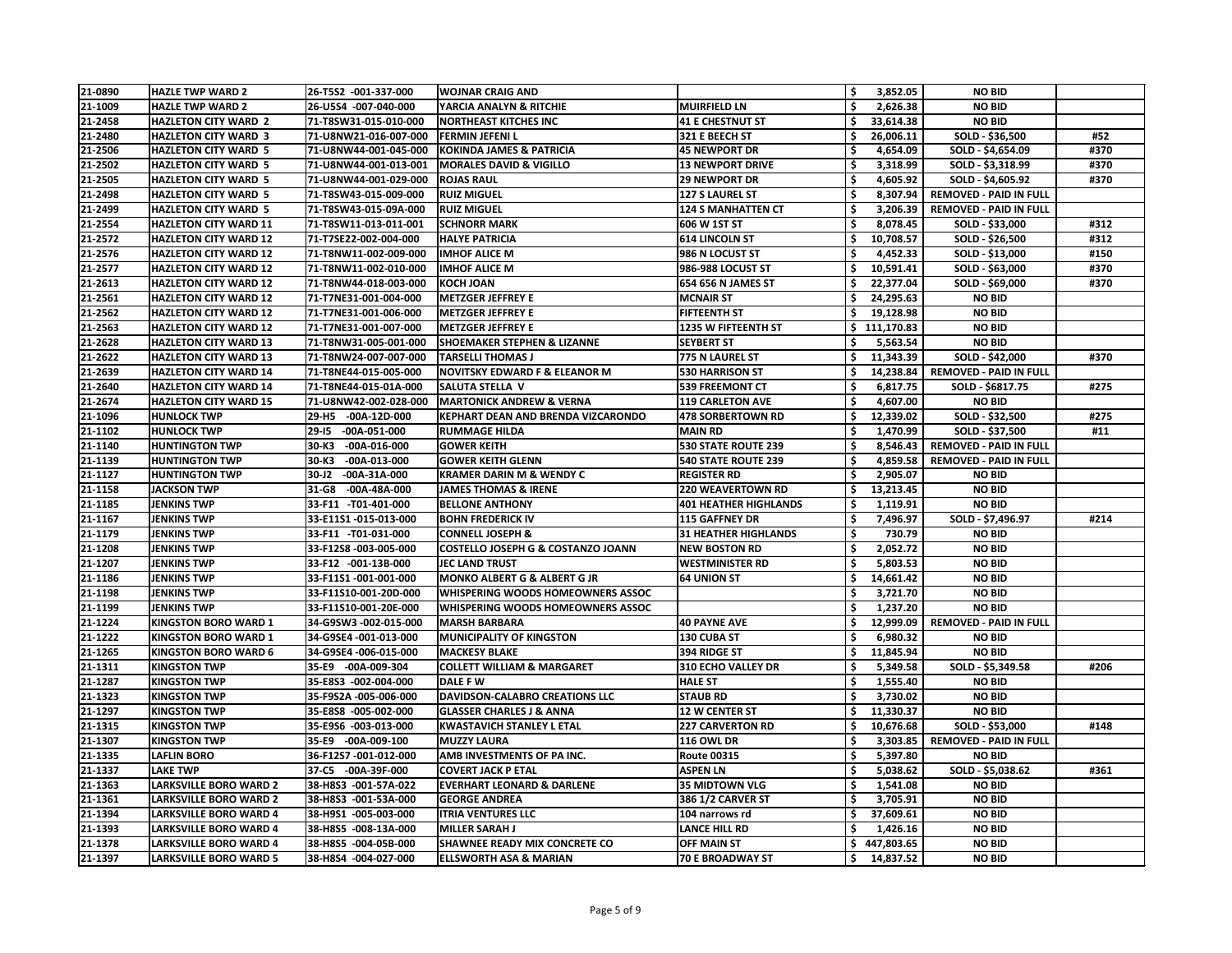| 21-1402 | <b>LARKSVILLE BORO WARD 7</b>                          | 38-G9S1 -004-010-000  | <b>WHITE CARL JR</b>                           | <b>21 FRANKLIN ST</b>           | 15,544.48       | <b>NO BID</b>                 |       |
|---------|--------------------------------------------------------|-----------------------|------------------------------------------------|---------------------------------|-----------------|-------------------------------|-------|
| 21-1425 | <b>LAUREL RUN BORO</b>                                 | 39-110 -T01-127-000   | <b>CADDEN SUSAN</b>                            | <b>127 LAUREL RUN EST</b>       | 1,016.08        | <b>NO BID</b>                 |       |
| 21-1422 | <b>LAUREL RUN BORO</b>                                 | 39-110 -T01-112-001   | <b>LETTEER BERNICE</b>                         | <b>112 LAUREL RUN EST</b>       | 4,132.16        | <b>NO BID</b>                 |       |
| 21-1456 | <b>LEHMAN TWP</b>                                      | 40-G5 -T02-011-000    | <b>KITCHEN JAMES</b>                           | <b>17 COUNTRY CREST LN</b>      | \$<br>633.76    | <b>NO BID</b>                 |       |
| 21-1476 | <b>LEHMAN TWP</b>                                      | 40-G6S2 -004-04A-000  | <b>LABUS STANLEY &amp; J T WAWRZYNSKI</b>      | <b>MAPLE ST</b>                 | \$<br>4,990.04  | <b>NO BID</b>                 |       |
| 21-1505 | <b>LUZERNE BORO WARD 4</b>                             | 41-F9SE4 -002-008-000 | <b>RED GATE REAL ESTATE CO LLC</b>             | <b>MAIN ST</b>                  | 1,576.57        | SOLD - \$1,576.57             | #275  |
| 21-1506 | <b>LUZERNE BORO WARD 4</b>                             | 41-F9SE4 -002-009-000 | <b>RED GATE REAL ESTATE CO LLC</b>             | <b>MAIN ST</b>                  | 11,069.66       | SOLD - \$27,000               | #275  |
| 21-1535 | <b>NANTICOKE CITY WARD 4</b>                           | 42-J7NW1-005-013-000  | <b>ODONNELL ANN MARIE</b>                      | <b>32 MINDEN CT</b>             | 5,217.31        | <b>NO BID</b>                 |       |
| 21-1559 | <b>NANTICOKE CITY WARD 6</b>                           | 42-J7SE1 -019-001-000 | <b>LEE DONNA MARIE</b>                         | 101 E GREEN ST                  | 19,626.04       | SOLD - \$19,626.04            | #52   |
| 21-1563 | <b>NANTICOKE CITY WARD 7</b>                           | 42-J7NW3 -005-019-000 | <b>LYNCH DONNA M</b>                           | <b>121 ORCHARD ST</b>           | \$<br>8,330.94  | SOLD - \$8,330.94             | #79   |
| 21-1575 | <b>NANTICOKE CITY WARD 8</b>                           | 42-K7S1 -012-015-000  | <b>AUDI MANAGEMENT LLC</b>                     | 109 WELLES ST                   | 14,990.47       | <b>NO BID</b>                 |       |
| 21-1594 | <b>NANTICOKE CITY WARD 10</b>                          | 42-J7SE1 -027-015-000 | <b>WASHINGTON NANTICOKE LLC</b>                | <b>540 S MARKET ST</b>          | 22,896.71       | <b>NO BID</b>                 |       |
| 21-1595 | <b>NANTICOKE CITY WARD 10</b>                          | 42-J7SE1 -027-016-000 | <b>WASHINGTON NANTICOKE LLC</b>                | 8 W RIDGE ST                    | 16,191.79       | <b>NO BID</b>                 |       |
| 21-1611 | <b>NANTICOKE CITY WARD 11</b>                          | 42-J7SW2 -008-038-000 | <b>BADOWSKI JOSEPH</b>                         | 178 W RIDGE ST                  | \$<br>6,640.77  | SOLD - \$18,500               | #387  |
| 21-1615 | <b>NANTICOKE CITY WARD 11</b>                          | 42-J7SW2 -012-035-000 | <b>DAUKSIS ROBERT J</b>                        | 417 W MAIN ST                   | 9,651.81        | SOLD - \$9,651.81             | #396  |
| 21-1626 | <b>NANTICOKE CITY WARD 11</b>                          | 42-J7SW3 -009-002-000 | <b>MALAVENDA DAVID</b>                         | 435 W UNION ST                  | 9,522.14        | SOLD - \$13,000               | #390  |
| 21-1606 | <b>NANTICOKE CITY WARD 11</b>                          | 42-J7SW2 -007-002-000 | <b>MURPHY CHRIS</b>                            | <b>185 W CHURCH ST</b>          | 21,274.77       | SOLD - \$21,274.77            | #275  |
| 21-1619 | <b>NANTICOKE CITY WARD 11</b>                          | 42-J7SW2 -015-009-000 | <b>RUTTER DENNIS &amp; SUSAN</b>               | 159 W BROAD ST                  | 11,391.42       | SOLD - \$11,391.42            | #34   |
| 21-1614 | <b>NANTICOKE CITY WARD 11</b>                          | 42-J7SW2 -009-040-000 | <b>WALKO JAMES R</b>                           | <b>FAIRCHILD ST</b>             | \$<br>1,934.41  | <b>NO BID</b>                 |       |
| 21-1630 | <b>NANTICOKE CITY WARD 12</b>                          | 42-J7SE1 -026-008-000 | <b>KAROS HELEN J</b>                           | 39 W RIDGE ST                   | 10,994.94       | SOLD - \$26,000               | #34   |
| 21-1635 | <b>NANTICOKE CITY WARD 12</b>                          | 42-J7SE4 -021-011-000 | <b>KOPIAK DOROTHY &amp; DONNA &amp; NICOLE</b> | 1215 NEW GRANT ST               | 9,945.67        | <b>REMOVED - PAID IN FULL</b> |       |
| 21-1659 | <b>NESCOPECK TWP</b>                                   | 44-Q4 -00A-17C-000    | <b>BURGER MARY JANE</b>                        | <b>445 BERWICK HAZLETON HWY</b> | 4,826.14        | <b>REMOVED - PAID IN FULL</b> |       |
| 21-1672 | <b>NEWPORT TWP WARD 1</b>                              | 46-J7S1 -009-005-000  | <b>AUDI MANAGEMENT LLC</b>                     | <b>228 ROBERTS ST</b>           | 19,305.93       | <b>NO BID</b>                 |       |
| 21-1678 | <b>NEWPORT TWP WARD 1</b>                              | 46-K6S4 -005-13A-000  | <b>SUTTON JOHN ALLEN</b>                       | 137 BROWN ROW                   | \$<br>5,158.04  | <b>NO BID</b>                 |       |
| 21-1720 | <b>NEWPORT TWP WARD 2</b>                              | 46-K6S2 -005-006-000  | <b>JAD UNLIMITED LLC</b>                       | <b>E MAIN ST</b>                | 1,129.34        | <b>NO BID</b>                 |       |
| 21-1707 | <b>NEWPORT TWP WARD 2</b>                              | 46-K6S1 -022-008-000  | <b>LOUIS HOGARTH</b>                           | 82 W MAIN ST                    | 29,902.11       | <b>NO BID</b>                 |       |
| 21-1693 | <b>NEWPORT TWP WARD 2</b>                              | 46-K6S1 -007-019-000  | <b>MARTIN KEVIN J &amp;</b>                    | <b>6 ROCK ST</b>                | 6,023.43        | SOLD - \$6,023.43             | #34   |
| 21-1714 |                                                        | 46-K6S2 -003-015-000  |                                                | <b>20 ENGLE ST</b>              | 5,696.90        |                               | #34   |
| 21-1711 | <b>NEWPORT TWP WARD 2</b><br><b>NEWPORT TWP WARD 2</b> | 46-K6S1 -025-009-000  | <b>MELNIKOV OLEG</b><br><b>PRZEKOP PETER</b>   | 75 W MAIN ST                    | \$              | SOLD - \$5,696.90             | #358  |
|         |                                                        |                       |                                                |                                 | 4,558.98        | SOLD - \$4,558.98             |       |
| 21-1708 | <b>NEWPORT TWP WARD 2</b>                              | 46-K6S1 -023-030-000  | <b>RIOS ALBERT A</b>                           | <b>17 RAILROAD ST</b>           | 7,075.73        | <b>NO BID</b>                 |       |
| 21-1742 | <b>NUANGOLA BORO</b>                                   | 47-L8S1 -008-044-000  | <b>CANNON JOHN J</b>                           | <b>GAY RDG</b>                  | 1,075.15        | SOLD - \$1,075.15             | #229  |
| 21-1743 | <b>NUANGOLA BORO</b>                                   | 47-L8S1 -008-046-000  | <b>CANNON JOHN J</b>                           | <b>GAY RDG</b>                  | \$<br>986.68    | SOLD - \$986.68               | #36   |
| 21-1744 | <b>NUANGOLA BORO</b>                                   | 47-L8S1 -008-047-000  | <b>GITTENS MATTHEW</b>                         | <b>GAY RDG</b>                  | \$<br>5,275.75  | <b>NO BID</b>                 |       |
| 21-1745 | <b>NUANGOLA BORO</b>                                   | 47-L8S1 -009-12C-000  | <b>STORM C P &amp; A PAUL</b>                  | <b>NUANGOLA RD</b>              | 5,408.66        | <b>NO BID</b>                 |       |
| 21-1750 | <b>NUANGOLA BORO</b>                                   | 47-L8S6 -001-031-000  | <b>STORM C P AND A PAUL</b>                    | <b>HIGH ST</b>                  | 4,159.94        | <b>NO BID</b>                 |       |
| 21-1747 | <b>NUANGOLA BORO</b>                                   | 47-L8S4 -003-010-000  | <b>ZIELINSKI THOMAS</b>                        | <b>MEYERS ST</b>                | 17,600.68       | SOLD - \$17,600.68            | #275  |
| 21-3406 | <b>PENN LAKE PARK BORO</b>                             | 75-N12S2-002-002-000  | <b>MCGUIRE EDWARD V</b>                        | <b>1530 LAKEVIEW DR</b>         | \$<br>14,254.51 | SOLD - \$60,000               | #38   |
| 21-2684 | PITTSTON CITY WARD 2                                   | 72-D11SE3-04B-008-000 | <b>BURNSIDE THOMAS P</b>                       | <b>LYNNE DR</b>                 | \$<br>2,895.38  | SOLD - \$2,895.38             | #99   |
| 21-2680 | PITTSTON CITY WARD 2                                   | 72-D11SE2-005-030-000 | <b>POPLAWSKI MATTHEW S</b>                     | 599 N MAIN ST                   | 15,841.44       | <b>NO BID</b>                 |       |
| 21-2691 | PITTSTON CITY WARD 3                                   | 72-D11SE3-011-011-000 | <b>BRUCE DOUGLAS</b>                           | 385 N MAIN ST                   | \$<br>19,912.68 | <b>NO BID</b>                 |       |
| 21-2693 | PITTSTON CITY WARD 3                                   | 72-E11NE2-014-013-000 | <b>VEBINA CESAR A</b>                          | 273 N MAIN ST                   | 10,696.20       | <b>NO BID</b>                 |       |
| 21-2698 | <b>PITTSTON CITY WARD 4</b>                            | 72-E11NE2-016-023-000 | <b>BOOS JOHN W &amp; MARYLOU</b>               | <b>2 DRUMMOND ST</b>            | \$<br>9,794.90  | <b>REMOVED - PAID IN FULL</b> |       |
| 21-2709 | PITTSTON CITY WARD 4                                   | 72-E11NE2-023-003-000 | <b>DIAMOND CITY PROPERTIES LLC</b>             | <b>9 PARSONAGE ST</b>           | 10,573.46       | <b>NO BID</b>                 |       |
| 21-2708 | PITTSTON CITY WARD 4                                   | 72-E11NE2-022-046-000 | <b>MALIK MUHAMMAD S</b>                        | <b>18 MORGAN LN</b>             | \$<br>7,936.63  | SOLD - \$7,936.63             | #34   |
| 21-2720 | PITTSTON CITY WARD 5                                   | 72-E11NE3-004-025-000 | <b>BURNSIDE ROBERT &amp; ANGIE</b>             | 100 MILL ST                     | 15,168.32       | <b>NO BID</b>                 |       |
| 21-2736 | <b>PITTSTON CITY WARD 6</b>                            | 72-E11NE3-029-01A-000 | <b>ORTH MATTHEW J &amp; GUARNIERI ELAINE</b>   | 97 CARROLL ST                   | 18,374.61       | <b>NO BID</b>                 |       |
| 21-2727 | PITTSTON CITY WARD 6                                   | 72-E11NE3-003-018-000 | <b>OWEN MILTON</b>                             | <b>30 CARROLL ST</b>            | \$<br>17,983.32 | <b>NO BID</b>                 |       |
| 21-2728 | PITTSTON CITY WARD 6                                   | 72-E11NE3-003-019-000 | <b>OWEN MILTON</b>                             | <b>CARROLL ST</b>               | 2,709.40        | <b>NO BID</b>                 |       |
| 21-2739 | PITTSTON CITY WARD 7                                   | 72-E11NE3-011-006-000 | <b>LAVELLE PAUL</b>                            | 135 BROAD ST                    | 11,618.61       | <b>NO BID</b>                 |       |
| 21-2751 | PITTSTON CITY WARD 9                                   | 72-E11SE1-007-01B-000 | YOCKERS PATRICIA A & CHARLES A                 | <b>ALLY PINE ST</b>             | \$<br>4,060.94  | <b>NO BID</b>                 |       |
| 21-2757 | <b>PITTSTON CITY WARD 10</b>                           | 72-E11SE1-030-002-000 | <b>READSOTO INVESTMENT COMPANY</b>             | <b>5 E COLUMBUS AVE</b>         | 21,355.37       | <b>NO BID</b>                 |       |
| 21-2769 | PITTSTON CITY WARD 11                                  | 72-E11SE1-018-012-000 | <b>DIAMOND CITY PROPERTIES LLC</b>             | <b>85 PLANK ST</b>              | \$<br>10,960.75 | SOLD - \$10,960.75            | ##345 |
| 21-2001 | <b>PITTSTON TWP</b>                                    | 51-D13 -00A-000-000   | <b>JUST ANTHONY + JOSEPHINE</b>                | YATESVILLE TRL                  | \$<br>25,535.59 | <b>NO BID</b>                 |       |
|         |                                                        |                       |                                                |                                 |                 |                               |       |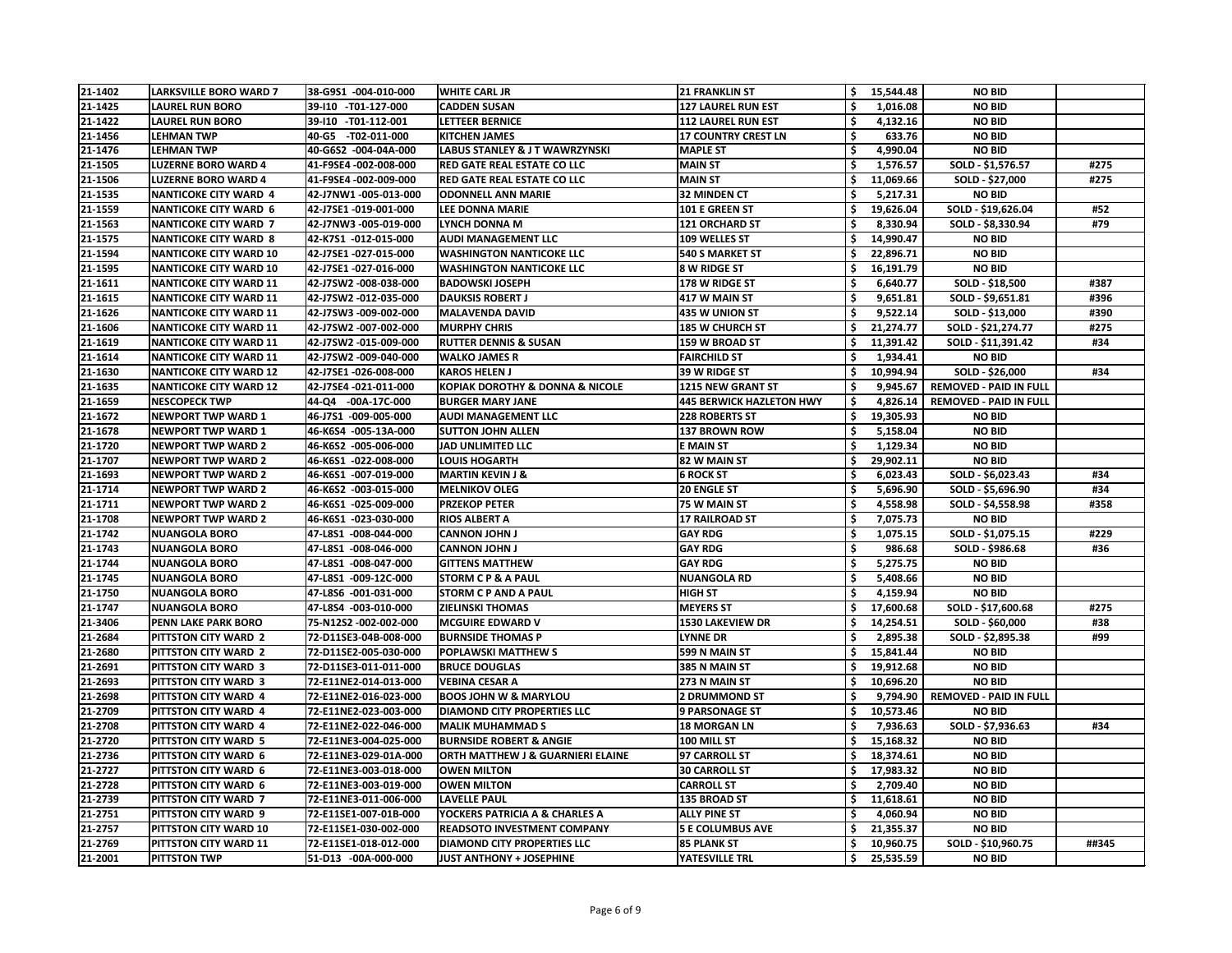| 21-2002 | <b>PITTSTON TWP</b>            | 51-D13 -00A-000-001     | <b>JUST ANTHONY ETUX</b>                  | <b>ROUTE 315</b>                  | \$                  | 4,606.87  | <b>NO BID</b>                 |      |
|---------|--------------------------------|-------------------------|-------------------------------------------|-----------------------------------|---------------------|-----------|-------------------------------|------|
| 21-2012 | <b>PITTSTON TWP</b>            | 51-E11SE2-002-17A-000   | <b>PAGLIANITE ERMA</b>                    | <b>ROCK ST</b>                    |                     | 5,024.44  | <b>NO BID</b>                 |      |
| 21-2004 | <b>PITTSTON TWP</b>            | 51-D13S1-001-31D-005    | <b>WEBB LEONARD &amp; AUDREY</b>          | <b>167A GLENDALE RD</b>           | \$                  | 715.65    | SOLD - \$1,500                | #47  |
| 21-1926 | <b>PLAINS TWP WARD 1</b>       | 50-F10S1-011-014-000    | <b>RILEY MAUREEN A</b>                    | 625 N MAIN ST                     | $\ddot{\bm{\zeta}}$ | 2,920.56  | <b>NO BID</b>                 |      |
| 21-1928 | <b>PLAINS TWP WARD 1</b>       | 50-F10SE4-001-017-000   | <b>STEPHENS DONNA &amp; KENNETH JR</b>    | <b>ROBERTS ST</b>                 | \$                  | 2,441.50  | <b>NO BID</b>                 |      |
| 21-1929 | <b>PLAINS TWP WARD 1</b>       | 50-F10SE4-001-16A-000   | <b>STEPHENS DONNA &amp; KENNETH JR</b>    | <b>ROBERT ST</b>                  | \$                  | 1,638.85  | <b>NO BID</b>                 |      |
| 21-1952 | <b>PLAINS TWP WARD 3</b>       | 50-G11NW4-004-017-000   | <b>SECRETARY OF VETERANS AFFAIRS</b>      | <b>8 UNION ST</b>                 | \$                  | 5,224.83  | SOLD - \$29,500               | #275 |
| 21-1966 | <b>PLAINS TWP WARD 6</b>       | 50-G10NE4-034-025-000   | <b>TOKACH EILEEN JEAN</b>                 | 13 N MAIN ST                      |                     | 14,773.19 | <b>NO BID</b>                 |      |
| 21-1974 | <b>PLAINS TWP WARD 9</b>       | 50-G10NE4-009-008-000   | <b>NIKOLOFF JOHN</b>                      | <b>23 BANK ST</b>                 | \$                  | 2,317.49  | <b>NO BID</b>                 |      |
| 21-1995 | <b>PLAINS TWP WARD 10</b>      | 50-G11S5 -003-021-000   | <b>E &amp; P HENDRICKS</b>                | <b>BRIAR CREEK RD</b>             | \$                  | 1,136.28  | <b>NO BID</b>                 |      |
| 21-1985 | <b>PLAINS TWP WARD 10</b>      | 50-G10SE2-006-13A-000   | <b>HORTON TYLER</b>                       | <b>CLEVELAND ST</b>               | \$                  | 2,978.95  | <b>NO BID</b>                 |      |
| 21-1976 | <b>PLAINS TWP WARD 10</b>      | 50-G10SE2-005-009-000   | <b>KARG KIMBERLY</b>                      | 199 FIRST ST                      |                     | 5,746.81  | SOLD - \$22,500               | #275 |
| 21-2000 | <b>PLAINS TWP WARD 10</b>      | 50-H11S2 -001-004-000   | <b>MANTUSH PATRICK L &amp; BETTY JO</b>   | <b>38 LITCHEY DR</b>              |                     | 1,934.96  | <b>NO BID</b>                 |      |
| 21-1983 | <b>PLAINS TWP WARD 10</b>      | 50-G10SE2-006-04D-000   | <b>RUGGERE EDWIN &amp; CONSTANCE</b>      | <b>94 REAR CLEVELAND ST</b>       | \$                  | 5,299.74  | <b>NO BID</b>                 |      |
| 21-1987 | <b>PLAINS TWP WARD 10</b>      | 50-G11 -T01-031-000     | <b>TERPAK SHARON</b>                      | 31 E MOUNTAIN RIDGE MHP           | \$                  | 658.25    | <b>NO BID</b>                 |      |
| 21-1762 | PLYMOUTH BORO WARD 1           | 48-H8SE3 -004-05B-000   | MACRI WILLIAM V & SHIRLEY M               | <b>59 MECHANICS LN</b>            |                     | 4,037.58  | <b>NO BID</b>                 |      |
| 21-1763 | PLYMOUTH BORO WARD 1           | 48-H8SE3 -004-05C-000   | <b>MACRI WILLIAM V &amp; SHIRLEY M</b>    | 59 1/2 MECHANICS ALY              | $\ddot{\bm{\zeta}}$ | 4,335.09  | <b>NO BID</b>                 |      |
| 21-1761 | <b>PLYMOUTH BORO WARD 1</b>    | 48-H8SE3 -004-005-000   | <b>ROMANOSKI FRANCIS</b>                  | <b>55 MECHANICS LN</b>            | $\ddot{\bm{\zeta}}$ | 4,272.36  | SOLD - \$4,272.36             | #358 |
| 21-1777 | PLYMOUTH BORO WARD 3           | 48-H8SE4 -024-018-000   | <b>DOBLADO ANIZXO I &amp; BENIGNO</b>     | <b>159 WILLOW ST</b>              | \$                  | 5,061.53  | SOLD - \$7,000                | #387 |
| 21-1771 | PLYMOUTH BORO WARD 3           | 48-H8SE2 -002-015-000   | <b>HENRY DAVID JOSEPH</b>                 | S ST                              |                     | 10,946.61 | <b>NO BID</b>                 |      |
| 21-1788 | <b>PLYMOUTH BORO WARD 5</b>    | 48-H8SE4 -044-018-000   | <b>RIVERS MELISSA</b>                     | 127 W MAIN ST                     |                     | 33,328.32 | <b>NO BID</b>                 |      |
| 21-1785 | <b>PLYMOUTH BORO WARD 5</b>    | 48-H8SE4 -029-08A-000   | <b>SHONK GEORGE &amp; CHERYL</b>          | <b>10 ACADEMY ST</b>              | \$                  | 7,967.81  | <b>NO BID</b>                 |      |
| 21-1792 | <b>PLYMOUTH BORO WARD 6</b>    | 48-H8SE4 -019-010-000   | <b>DOUBLER BAYT INVESTMENT GROUP CORP</b> | <b>121 ACADEMY ST</b>             |                     | 12,536.02 | SOLD - \$28,000               | #275 |
| 21-1831 | <b>PLYMOUTH BORO WARD 9</b>    | 48-H8SE4 -037-014-000   | <b>DOBLADO ANIXA I &amp; BENIGNO</b>      | 90 HIGH ST                        | \$                  | 8,043.25  | SOLD - \$8,043.25             | #387 |
| 21-1825 | <b>PLYMOUTH BORO WARD 9</b>    | 48-H8SE1-012-001-000    | <b>JALOUDI BASSAM</b>                     | <b>106 ADJ SHAWNEE AVE</b>        |                     | 1,772.72  | <b>NO BID</b>                 |      |
| 21-1826 | <b>PLYMOUTH BORO WARD 9</b>    | 48-H8SE1-015-012-000    | <b>TATTERSALL JOSEPH &amp; RICHARD JR</b> | 27 CAMBRIA ST                     |                     | 1,976.25  | <b>NO BID</b>                 |      |
| 21-1839 | PLYMOUTH BORO WARD 11          | 48-H8SE1 -006-001-000   | <b>OBRIEN TED L</b>                       | <b>276 GARDNER ST</b>             | \$                  | 5,762.59  | <b>REMOVED - PAID IN FULL</b> |      |
| 21-1848 | PLYMOUTH BORO WARD 12          | 48-H8SW3-005-018-000    | <b>NOVAK HENRIETTA (ESTATE)</b>           | <b>NOTTINGHAM ST</b>              | \$                  | 1,028.65  | <b>NO BID</b>                 |      |
| 21-1856 | PLYMOUTH BORO WARD 13          | 48-H8SW3 -015-013-000   | <b>PROIETTO JAMES P &amp; RUTH E</b>      | <b>TEMPERANCE ST</b>              | \$                  | 1,426.24  | <b>NO BID</b>                 |      |
| 21-1899 | PLYMOUTH TWP                   | 49-1755 -005-020-000    | <b>BLAZICK LEONARD R ETAL</b>             | 383 E POPLAR ST                   |                     | 3,013.43  | <b>NO BID</b>                 |      |
| 21-1889 | <b>PLYMOUTH TWP</b>            | 49-17S3 -005-015-000    | <b>HIGH ROAD PROPERTIES LLC</b>           | 1256 HIGH ST                      |                     | 6,307.75  | SOLD - \$11,500               | #40  |
| 21-1877 | <b>PLYMOUTH TWP</b>            | 49-17S2 -001-001-000    | JANUSZEWSKI ZIGMUND E & DONNA             | <b>POPLAR ST</b>                  | \$                  | 4,617.94  | <b>NO BID</b>                 |      |
| 21-1875 | PLYMOUTH TWP                   | 49-17S1A -003-06A-000   | <b>JOYCE GERALD P &amp; LINDA J</b>       | <b>Route 00011</b>                | \$                  | 1,665.61  | <b>NO BID</b>                 |      |
| 21-1921 | PLYMOUTH TWP                   | 49-18S1A -013-023-000   | <b>KUPREVICH MARY E ETAL</b>              | <b>MILTON AVE</b>                 |                     | 1,530.46  | <b>NO BID</b>                 |      |
| 21-1906 | <b>PLYMOUTH TWP</b>            | 49-18S1 -003-002-000    | PEARSON SUSAN ET AL                       | <b>HUNLOCK ST</b>                 |                     | 794.78    | SOLD - \$794.78               | #61  |
| 21-1907 | <b>PLYMOUTH TWP</b>            | 49-18S1 -003-004-000    | <b>SKUDALSKI MARYANN + JOSEPH F</b>       | <b>HUNLOCK ST</b>                 | $\ddot{\bm{\zeta}}$ | 794.78    | SOLD - \$794.78               | #61  |
| 21-1905 | <b>PLYMOUTH TWP</b>            | 49-18S1 -003-001-000    | <b>SUSAN PEARSON ET AL</b>                | <b>HUNLOCK ST</b>                 | \$                  | 794.78    | SOLD - \$794.78               | #61  |
| 21-1890 | PLYMOUTH TWP                   | 49-17S3 -02A-005-000    | <b>TROTH WILLIAM B IV</b>                 | <b>175 HARVEY ST</b>              | \$                  | 4,177.48  | <b>REMOVED - PAID IN FULL</b> |      |
| 21-1919 | PLYMOUTH TWP                   | 49-18S1A -006-013-000   | <b>VITALE JOSEPH S III</b>                | <b>MAX AVE</b>                    | \$                  | 1,399.31  | <b>NO BID</b>                 |      |
| 21-1920 | <b>PLYMOUTH TWP</b>            | 49-18S1A -009-08A-000   | <b>VITALE JOSEPH S III</b>                | <b>MAX AVE</b>                    | \$                  | 1,399.31  | <b>NO BID</b>                 |      |
| 21-1922 | <b>PLYMOUTH TWP</b>            | 49-18S1A -013-11A-000   | VITALE JOSEPH S III                       | <b>MILTON AVE</b>                 |                     | 1,399.31  | <b>NO BID</b>                 |      |
| 21-1885 | <b>PLYMOUTH TWP</b>            | 49-17S2 -012-028-000    | <b>WBL SPE II LLC</b>                     | <b>39 ALLEN ST</b>                | \$                  | 40,245.72 | <b>NO BID</b>                 |      |
| 21-1902 | PLYMOUTH TWP                   | 49-1757 -001-002-000    | <b>WBL SPE II LLC</b>                     | 12 S MILL ST                      |                     | 13,262.52 | <b>NO BID</b>                 |      |
| 21-2039 | <b>PRINGLE BORO</b>            | 52-G9S2 -003-024-000    | <b>ALDAOUD FADWA ABDELGAHNI</b>           | <b>29 MCANDREW ST</b>             |                     | 4,041.07  | <b>NO BID</b>                 |      |
| 21-2047 | <b>RICE TWP</b>                | 53-M8 -00A-11E-103      | <b>HUNLOCK KEVIN &amp; MARY</b>           | 77 VALLEY STREAM PARK             | \$                  | 2,586.13  | <b>NO BID</b>                 |      |
| 21-2062 | <b>ROSS TWP</b>                | 54-F3<br>-00A-034-000   | <b>BENOSKI ANN MARIE</b>                  | <b>KYTTLE PIKE</b>                |                     | 13,872.33 | SOLD - \$13,872.33            | #89  |
| 21-2089 | <b>ROSS TWP</b>                | 54-13<br>$-00A-35E-000$ | H YOUNG ASSET PROTECTION TRUST            | <b>BLOOMINGDALE RD</b>            | \$                  | 5,410.31  | SOLD - \$15,500               | #162 |
| 21-2064 | <b>ROSS TWP</b>                | 54-F3<br>$-00A-25A-000$ | LESHKO JOHN N SR & MELINDA A              | <b>543 KYTTLE PIKE</b>            |                     | 10,573.98 | <b>NO BID</b>                 |      |
| 21-2111 | <b>SALEM TWP</b>               | 55-03 -T02-047-000      | <b>BENSHOFF CLAUDIA KATHLEEN &amp;</b>    | <b>47 2ND LN</b>                  |                     | 1,261.96  | <b>NO BID</b>                 |      |
| 21-2092 | <b>SALEM TWP</b>               | 55-L4S1 -023-002-000    | <b>COSTANZO ANTHONY</b>                   | <b>1096 SHICKSHINNY VALLEY RD</b> | \$                  | 4,643.12  | <b>REMOVED - PAID IN FULL</b> |      |
| 21-2128 | <b>SALEM TWP</b>               | 55-P4 -00A-002-000      | <b>TAVOC IOSIF AND CLAUDIA</b>            | <b>4032 MARKET ST</b>             |                     | 6,782.93  | <b>NO BID</b>                 |      |
| 21-2119 | <b>SALEM TWP</b>               | 55-P3NW1-002-011-000    | <b>WYSHINSKI JOHN &amp; PROXIDA</b>       | 931 BELAIR DR                     | \$                  | 14,805.04 | SOLD - \$62,000               | #152 |
| 21-2143 | <b>SHICKSHINNY BORO WARD 3</b> | 56-L4SE1 -001-015-000   | <b>WHITEBREAD JOSHUA CHARLES</b>          | 125 W UNION ST                    | \$                  | 5,854.83  | <b>REMOVED - PAID IN FULL</b> |      |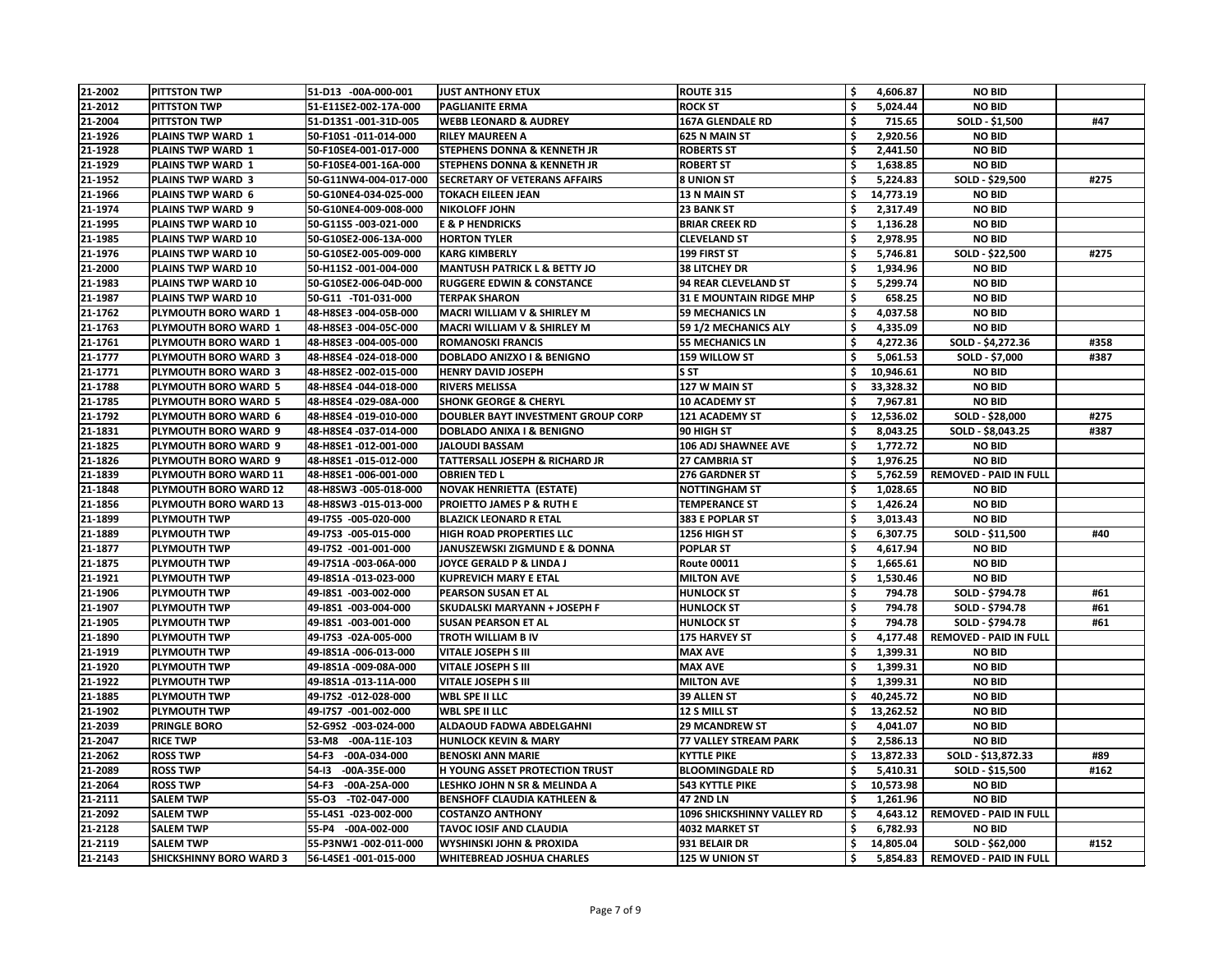| 21-2147 | <b>SHICKSHINNY BORO WARD 4</b>                             | 56-L4SE4 -002-14A-000   | <b>MANGINO LOUIS</b>                        | <b>S MAIN ST</b>            | \$                  | 2,453.44  | <b>NO BID</b>                 |      |
|---------|------------------------------------------------------------|-------------------------|---------------------------------------------|-----------------------------|---------------------|-----------|-------------------------------|------|
| 21-2149 | <b>SLOCUM TWP</b>                                          | 57-L7 -00A-17K-000      | RINEHIMER MICHAEL AND SUSAN                 | <b>SLOCUM RD</b>            |                     | 8,411.94  | <b>NO BID</b>                 |      |
| 21-2155 | <b>SLOCUM TWP</b>                                          | 57-M6 -00A-21B-000      | ZAVADA PAUL & CATHERINE M ETAL              | <b>OFF SLOCUM RD</b>        |                     | 1,110.30  | <b>NO BID</b>                 |      |
| 21-2223 | <b>SUGAR NOTCH BORO</b>                                    | 60-J9SW1-004-032-000    | <b>LAWSON WILLIAM + MARIE</b>               | 572 R MAIN ST               | \$                  | 8,792.61  | <b>NO BID</b>                 |      |
| 21-2216 | <b>SUGAR NOTCH BORO</b>                                    | 60-J8SE3 -001-05A-000   | <b>RICHARDS MARK</b>                        | 900 REAR MAIN ST            | \$                  | 2,815.64  | <b>NO BID</b>                 |      |
| 21-2161 | <b>SUGARLOAF TWP</b>                                       | 58-Q5S1 -004-005-000    | <b>BRUCE MATT</b>                           | <b>REAR OLD BERWICK HWY</b> |                     | 2,914.67  | SOLD - \$2,914.67             | #87  |
| 21-2158 | <b>SUGARLOAF TWP</b>                                       | 58-Q5 -00A-20R-000      | <b>HERBAL VYBZ LLC</b>                      | <b>OAK RD</b>               | \$                  | 3,362.94  | SOLD - \$3,362.94             | #87  |
| 21-2187 | <b>SWOYERSVILLE WARD 1</b>                                 | 59-F10NW4-007-015-000   | <b>DEMJANOVICH MIKE &amp; MARY</b>          | 22 HILL ST                  |                     | 6,272.55  | <b>NO BID</b>                 |      |
| 21-2211 | <b>SWOYERSVILLE WARD 3</b>                                 | 59-F9SE4 -004-15A-000   | <b>SCOTT DARAH LYNN &amp; DOUGLAS SCOTT</b> | <b>32 BRODERICK ST</b>      | \$                  | 5,679.06  | SOLD - \$5,679.06             | #275 |
| 21-2254 | <b>UNION TWP</b>                                           | 61-K4S1 -013-002-000    | <b>CRAGLE KEVIN PAUL</b>                    | <b>86 MCKENDREE RD</b>      | \$                  | 2,304.35  | <b>NO BID</b>                 |      |
| 21-2236 | <b>UNION TWP</b>                                           | 61-J3 -00A-029-000      | <b>FTORKOWSKI ENTERPRISES</b>               | <b>SENECA</b>               |                     | 11,528.39 | <b>NO BID</b>                 |      |
| 21-2237 | <b>UNION TWP</b>                                           | -00A-28B-000<br>$61-J3$ | <b>FTORKOWSKI ENTERPRISES</b>               | <b>MAIN</b>                 | \$                  | 5,730.17  | <b>NO BID</b>                 |      |
| 21-2244 | <b>UNION TWP</b>                                           | 61-J4 -00A-37A-000      | <b>HAUK CHERYL ANN</b>                      | <b>329 REYBURN RD</b>       |                     | 9,755.52  | <b>NO BID</b>                 |      |
| 21-2278 | <b>WEST HAZLETON WARD 2</b>                                | 63-T7NE3 -015-013-000   | <b>PERALTA NELSON &amp;</b>                 | <b>15 E MADISON AVE</b>     | \$                  | 8,451.03  | SOLD - \$8,451.03             | #52  |
| 21-2276 | <b>WEST HAZLETON WARD 2</b>                                | 63-T7NE1-005-020-000    | PICHARDO WENDY Y & ELIZABETH Y              | <b>BROAD ST</b>             | $\ddot{\bm{\zeta}}$ | 1,592.03  | <b>NO BID</b>                 |      |
| 21-2279 | <b>WEST HAZLETON WARD 2</b>                                | 63-T7NE3 -016-005-000   | <b>VARGAS ROBERTO E</b>                     | <b>N BROAD ST</b>           |                     | 2,720.67  | <b>NO BID</b>                 |      |
| 21-2280 | <b>WEST HAZLETON WARD 2</b>                                | 63-T7NE3 -016-006-000   | <b>VARGAS ROBERTO E</b>                     | <b>N BROAD ST</b>           | \$                  | 1,830.19  | <b>NO BID</b>                 |      |
| 21-2290 | <b>WEST HAZLETON WARD 3</b>                                | 63-T7SE1-003-002-000    | <b>HERNANDEZ JESUS</b>                      | 336 W GREEN ST              |                     | 14,183.09 | <b>REMOVED - PAID IN FULL</b> |      |
| 21-2350 | <b>WEST PITTSTON WARD 2</b>                                | 65-E11NE4-017-001-000   | <b>ARDOLINE MICHAEL &amp; LOUISE</b>        | <b>615 THIRD ST</b>         |                     | 14,187.49 | <b>NO BID</b>                 |      |
| 21-2354 | <b>WEST PITTSTON WARD 2</b>                                | 65-E11NW3-001-003-000   | <b>KOURY ANDREA</b>                         | <b>923 TUNKHANNOCK AVE</b>  | \$                  | 7,366.20  | <b>REMOVED - PAID IN FULL</b> |      |
| 21-2337 |                                                            | 65-E11NE1-012-017-000   | LIW INVESTMENTS INC                         | <b>504 WYOMING AVE</b>      |                     | 35,677.92 | <b>REMOVED - PAID IN FULL</b> |      |
|         | <b>WEST PITTSTON WARD 2</b><br><b>WEST PITTSTON WARD 2</b> |                         |                                             | <b>310 MONTGOMERY AVE</b>   |                     |           |                               |      |
| 21-2345 |                                                            | 65-E11NE1-024-023-000   | <b>ORGIE JUDITH H</b>                       |                             |                     | 12,244.05 | <b>NO BID</b>                 |      |
| 21-2340 | <b>WEST PITTSTON WARD 2</b>                                | 65-E11NE1-015-008-000   | <b>WILLIAMS JEAN M &amp; JOHN J</b>         | <b>326 FRANKLIN ST</b>      |                     | 11,186.24 | <b>NO BID</b>                 |      |
| 21-2371 | <b>WEST WYOMING BORO</b>                                   | 66-E10SE1-016-032-000   | <b>DEMARCO PAUL F &amp; MARY ANN</b>        | <b>453 HOLDEN ST</b>        |                     | 8,381.28  | <b>NO BID</b>                 |      |
| 21-2398 | <b>WHITE HAVEN BORO WARD 1</b>                             | 68-P12NW1-032-005-000   | <b>BOVE MICHAEL</b>                         | <b>410 BUFFALO ST</b>       |                     | 6,691.13  | SOLD - \$16,000               | #20  |
| 21-2408 | <b>WILKES-BARRE TWP</b>                                    | 69-H10S5 -001-14A-000   | <b>COLORS HOSPITALITY LLC</b>               | <b>MUNDY ST</b>             |                     | 5,041.08  | <b>NO BID</b>                 |      |
| 21-2439 | <b>WILKES-BARRE TWP</b>                                    | 69-I9SE2 -006-008-000   | <b>DUBINSKY EDWARD &amp; HELEN</b>          | <b>165 NICHOLSON ST</b>     |                     | 14,849.73 | SOLD - \$66,000               | #275 |
| 21-2434 | <b>WILKES-BARRE TWP</b>                                    | 69-19SE2 -004-014-000   | <b>HOUSSEIN FISAL &amp; HANA</b>            | <b>222 NICHOLSON ST</b>     | \$                  | 9,780.04  | SOLD - \$24,000               | #73  |
| 21-2441 | <b>WILKES-BARRE TWP</b>                                    | 69-19SE2 -007-09G-000   | <b>TORRES LUIS A &amp; PETRA</b>            | 112 SOLOMON ST              |                     | 11,372.93 | SOLD - \$61,000               | #314 |
| 21-2782 | <b>WILKES-BARRE WARD 1</b>                                 | 73-H10NW1-004-027-000   | <b>BASAN ANTONIO SOSA</b>                   | <b>21 O'NEILL AVE</b>       |                     | 11,699.37 | <b>REMOVED - PAID IN FULL</b> |      |
| 21-2794 | <b>WILKES-BARRE WARD 1</b>                                 | 73-H10NW4-004-021-000   | <b>MMS HOLDING GROUP CORP</b>               | <b>41 COURTRIGHT AVE</b>    |                     | 8,800.00  | SOLD - \$15,000               | #340 |
| 21-2795 | <b>WILKES-BARRE WARD 1</b>                                 | 73-H10NW4-004-023-000   | <b>TEAM GET IT DONE LLC</b>                 | <b>45 COURTRIGHT ST</b>     |                     | 6,246.52  | SOLD - \$16,500               | #270 |
| 21-2820 | <b>WILKES-BARRE WARD 2</b>                                 | 73-H10SW2-010-045-000   | <b>DE LA CRUZ EDUVIGES</b>                  | <b>REAR GRANT ST</b>        | \$                  | 2,344.06  | <b>NO BID</b>                 |      |
| 21-2807 | <b>WILKES-BARRE WARD 2</b>                                 | 73-H10SW1-010-018-000   | <b>GILROY STEVEN D &amp; ERIN M</b>         | 148 SCOTT ST                | \$                  | 8,462.94  | SOLD - \$23,500               | #292 |
| 21-2827 | <b>WILKES-BARRE WARD 2</b>                                 | 73-H10SW2-014-022-000   | <b>WALLACE CHRISTOPHER R</b>                | 272 SCOTT ST                | \$                  | 8,758.02  | SOLD - \$21,500               | #244 |
| 21-2869 | <b>WILKES-BARRE WARD 3</b>                                 | 73-I10NW1-004-047-000   | DOMINGUEZ PERALTA LUZ DILENIA &             | <b>15 DOCK LN</b>           | \$                  | 8,172.57  | SOLD - \$16,000               | #275 |
| 21-2867 | <b>WILKES-BARRE WARD 3</b>                                 | 73-I10NW1-004-026-000   | <b>WEIHBRECHT SHARON LEE</b>                | <b>16 N EMPIRE ST</b>       | \$                  | 6,605.12  | SOLD-\$6,605.12               | #330 |
| 21-2957 | <b>WILKES-BARRE WARD 9</b>                                 | 73-I10NW1-022-022-000   | <b>PRICE JOEL D</b>                         | 419 421 E NORTHAMPTON ST    | \$                  | 9,926.39  | SOLD - \$20,500               | #73  |
| 21-3009 | <b>WILKES-BARRE WARD 12</b>                                | 73-H9SE4 -023-016-000   | <b>GUERRERO GERSON</b>                      | 437 S RIVER ST              |                     | 12,405.55 | SOLD - \$16,500               | #34  |
| 21-3019 | <b>WILKES-BARRE WARD 12</b>                                | 73-H9SE4 -027-037-000   | <b>HORNLEIN DONALD E &amp; JANET</b>        | 541 S RIVER ST              | \$                  | 1,691.76  | SOLD - \$1,691.76             | #34  |
| 21-3020 | <b>WILKES-BARRE WARD 12</b>                                | 73-H9SE4 -027-038-000   | <b>HORNLEIN DONALD E &amp; JANET</b>        | <b>S RIVER ST</b>           | \$                  | 1,545.27  | SOLD - \$1,545.27             | #222 |
| 21-3024 | <b>WILKES-BARRE WARD 12</b>                                | 73-H9SE4 -033-005-000   | ONE STOP SHOP RENOVATIONS LLC               | <b>38 MONROE ST</b>         | \$                  | 17,456.51 | <b>NO BID</b>                 |      |
| 21-3025 | <b>WILKES-BARRE WARD 12</b>                                | 73-H9SE4 -033-035-000   | <b>REID JAMIE</b>                           | <b>19 ELIZABETH ST</b>      | \$                  | 3,081.91  | <b>BIDDER FORFIET</b>         |      |
| 21-3011 | <b>WILKES-BARRE WARD 12</b>                                | 73-H9SE4 -024-020-000   | <b>STEWART ROBERT A</b>                     | <b>403 S FRANKLIN ST</b>    |                     | 24,112.00 | SOLD - \$24,112               | #305 |
| 21-3086 | <b>WILKES-BARRE WARD 13</b>                                | 73-I9NE2 -034-033-000   | <b>AUDI MANAGEMENT LLC</b>                  | <b>150 DANA ST</b>          | \$                  | 30,912.65 | <b>NO BID</b>                 |      |
| 21-3087 | <b>WILKES-BARRE WARD 13</b>                                | 73-I9NE2 -034-039-000   | <b>AUDI MANAGEMENT LLC</b>                  | 21 FOGEL LN                 | \$                  | 1,260.64  | SOLD - \$1,260.64             | #47  |
| 21-3061 | <b>WILKES-BARRE WARD 13</b>                                | 73-I9NE2 -012-019-000   | <b>BOYD RICHARD A &amp; MARY R</b>          | <b>330 PARK AVE</b>         | \$                  | 9,511.79  | SOLD - \$15,500               | #268 |
| 21-3101 | <b>WILKES-BARRE WARD 13</b>                                | 73-I9NE3 -011-001-000   | C T CONNELL PROPERTIES LLC                  | <b>280 SHERIDAN ST</b>      | \$                  | 20,728.62 | <b>NO BID</b>                 |      |
| 21-3102 | <b>WILKES-BARRE WARD 13</b>                                | 73-I9NE3 -011-002-000   | <b>CT CONNELL PROPERTIES LLC</b>            | 485 DANA ST                 | \$                  | 2,431.19  | SOLD - \$8,000                | #73  |
| 21-3067 | <b>WILKES-BARRE WARD 13</b>                                | 73-I9NE2 -021-012-000   | <b>CONCEPCION LISSETTE C VENTURA</b>        | <b>LEHIGH ST</b>            | \$                  | 2,745.22  | <b>NO BID</b>                 |      |
| 21-3057 | <b>WILKES-BARRE WARD 13</b>                                | 73-I9NE1-037-015-000    | <b>GEORGE DONALD E &amp; JACQUELINE</b>     | <b>36 MOYALLEN ST</b>       | \$                  | 6,686.25  | SOLD - \$16,000               | #275 |
| 21-3044 | <b>WILKES-BARRE WARD 13</b>                                | 73-I9NE1 -008-005-000   | <b>MESSERSMITH GEORGE D &amp; WENDY S</b>   | 38 BELL LN                  | \$                  | 7,342.11  | SOLD - \$7342.11              | #275 |
| 21-3052 | <b>WILKES-BARRE WARD 13</b>                                | 73-I9NE1-026-012-000    | <b>PACHUCKI ROBERTA</b>                     | 79 GROVE ST                 | \$                  | 4,766.91  | <b>BIDDER FORFIET</b>         |      |